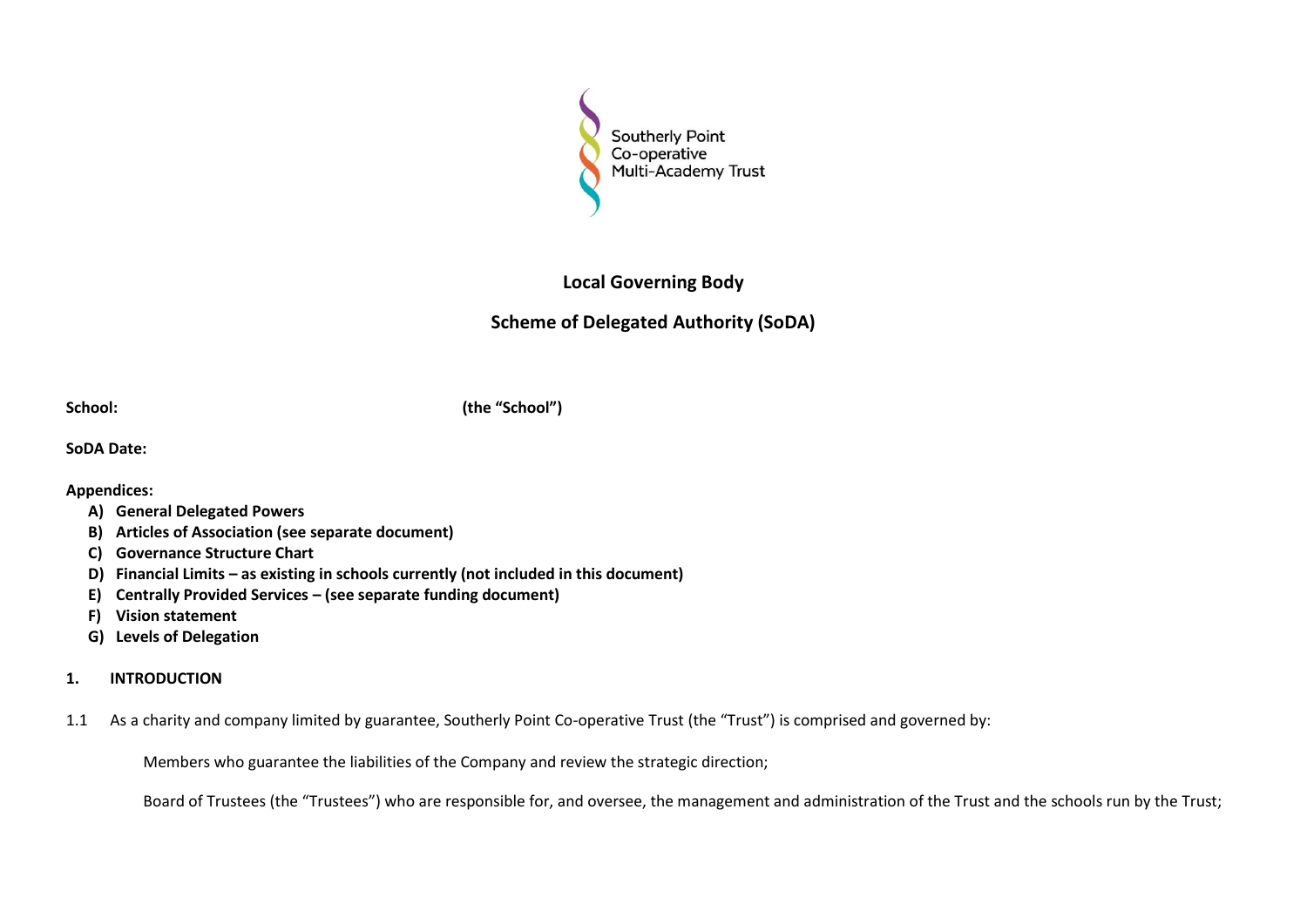Curriculum, Standards and Pupils Committee: Trustees with elected representatives from the Local Governing Bodies

Finance, Premises, Resources Committee: Trustees with elected representatives from the Local Governing Bodies

Co-operative Spirituality and Well-Being Committee: Trustees, Church School Headteachers and Parish Incumbents, a non-Church School Headteacher, Askel Veur representative who are responsible for ensuring the distinctive Christian characteristics of the church schools and the development of spirituality, cooperative values and wellbeing across the Trust

Forum: a requirement of every co-operative, comprised of school level forums with elected Forum Partners from each of the 5 constituency groups: Pupils, parents, staff, community and alumni

Local Governing Bodies ("LGBs); to scrutinise and provide triangulation of the effectiveness of school level provision; an LGB may be shared by more than one school subject to the provisions in the Articles of Association

The Local Governors will be elected on a skills set basis. Applications to the role of local governor will be subject to approval by the Board.

A chart summarising the governance structure of the Trust is contained in Appendix C.

- 1.2 Up to [6] Trustees are appointed by the Members; up to 25% of Trustees and no fewer than 2 Trustees are appointed by Askel Veur ; the CEO; and co-opted Trustees appointed by the Trustees
- 1.3 The Trustees have agreed the vision statement contained in Appendix F
- 1.4 The aim of the SoDA is to provide clarity to all levels of governance on the extent of their rights, responsibilities, authority and powers, and to provide a framework within which LGBs will interact and work with the other governance aspects of the Trust.
- 1.5 This SoDA has been put in place by the Trustees and applies from the SoDA date in accordance with the provisions of the Trust's Articles of Association (the "Articles"), and it should be read in conjunction with those Articles, and any terms used in the Articles (a copy of which is attached to this SoDA in Appendix B).
- 1.6 Any reference to the "School" in this SoDA will be a reference to the School so named at the beginning of this document. References to "Trust schools" is a reference to all the schools for which the Trust is responsible at a given point in time.
- 1.7 The Trustees are accountable to external government agencies, including the Regional Schools' Commissioner, Education Funding Agency, the Charity Commission, and the Department for Education (including any successor bodies) for the quality of the education the Trust provides, and they are required to have systems in place through which they can assure themselves of quality, safety and good practice.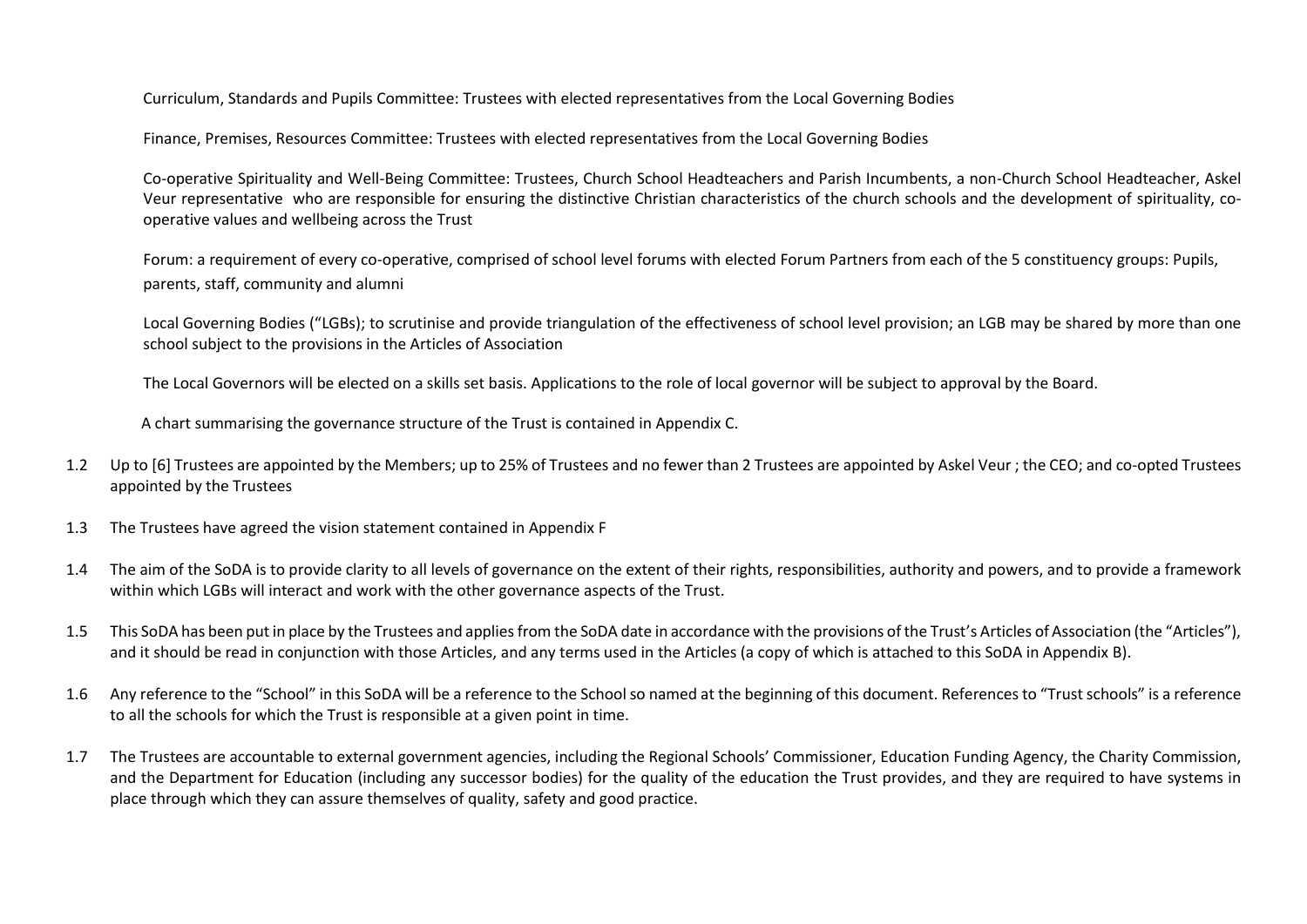- 1.8 The LGBs are established to support good governance throughout the Trust.
- 1.9 This SoDA explains the ways in which the Trust requires the LGBs to fulfil their responsibilities to ensure the success of the School.
- 1.10 The object (the "Object") of the Trust is specifically restricted to the following:

"to advance for the public benefit education in the United Kingdom, in particular, but without prejudice to the generality of the foregoing by establishing, maintaining, carrying on, managing and developing schools ("the mainstream Schools"), offering a broad and balanced curriculum and which shall include: i) schools other than those designated Church of England whether with or without a designated religious character

and

ii) Church of England schools designated as such which shall be conducted in accordance with the principles, practices and tenets of the Church of England both generally and in particular in relation to arranging for religious education and daily acts of worship and in having regard to any advice and following any directives issued by the Diocesan Board of Education

but in relation to each of the schools to recognise and support their individual ethos whether or not designated Church of England (Article 4)

- 1.11 The LGBs recognise and acknowledge the responsibility of the Trustees and the Trust, including any officer appointed with the express purpose of achieving and maintaining School improvement, to support the Schools to ensure their long-term sustainability. Schools will prepare their improvement plans to be quality assured by the officers of the Trust and presented to the Board for approval. This is to ensure the plan will achieve best outcomes for children and are consistent with the objectives of the Multi-Academy Trust. The financial cost of any support package will be the responsibility of the School. Any School Improvement Plan will take account of the Secretary of State's concerns, and will identify measurable objectives and milestones for improvement. The LGB will support and ensure implementation of any plan.
- 1.12 The Trustees also recognise the role that the Schools play in their communities and LGBs are, subject to the provisions of this SoDA, free to decide how such support is given. The LGB shall ensure that any support is not inconsistent with the Object of the Trust and the restrictions on use of its charitable resources and any advice or restriction placed on the Trust by the Secretary of State. The LGB shall ensure that any formal collaboration or support is appropriately documented and the details notified in advance to the Trustees.

# 2. **TRUSTEES' POWERS AND RESPONSIBILITIES**

- 2.1 The Trustees have overall responsibility and ultimate decision-making authority for all the work of the Trust.
- 2.2 The Trustees must act in the fulfilment of the Object.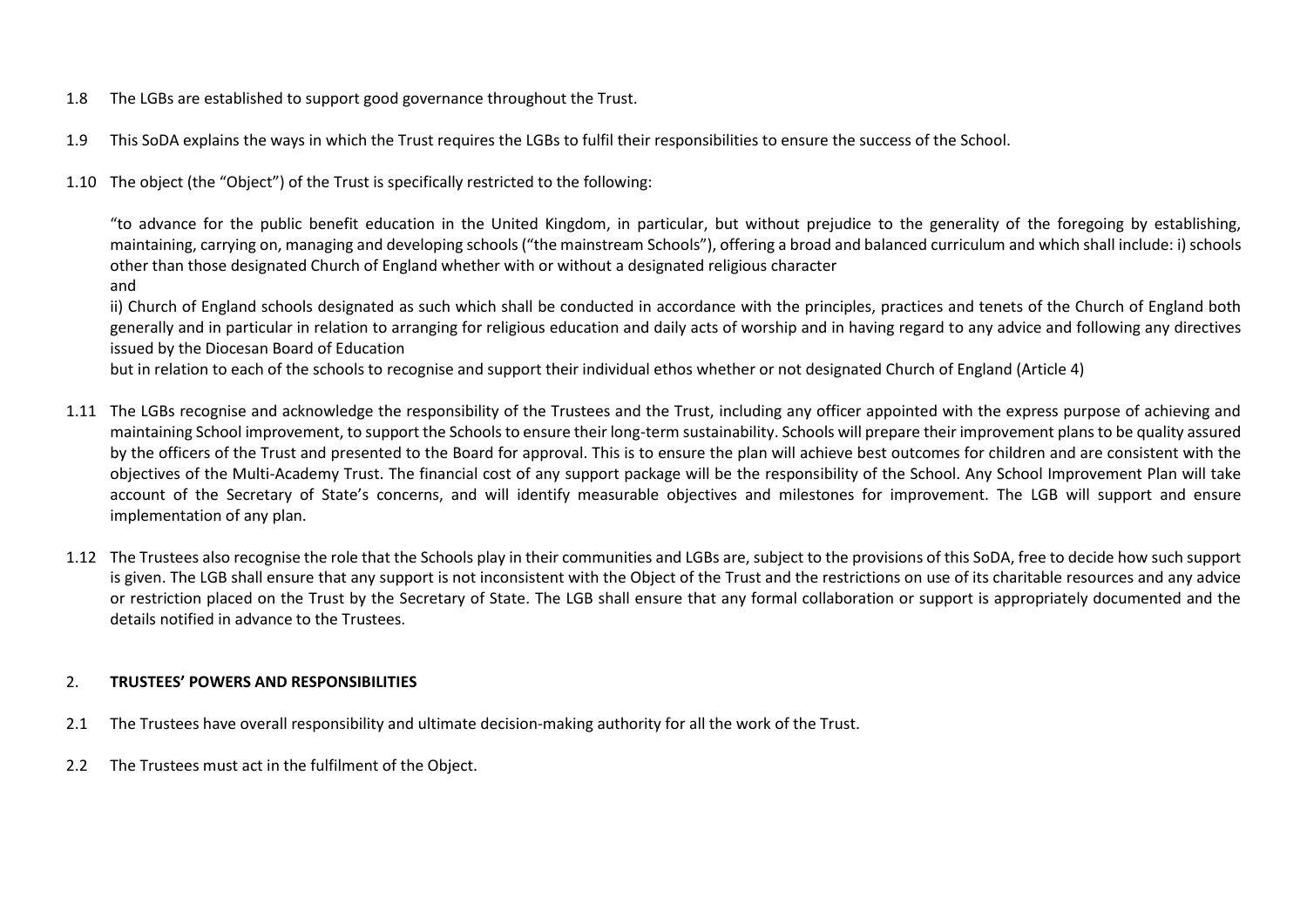- 2.3 Trustees will have regard to the interests of all the Trust Schools and the co-operative values in deciding and implementing any policy or exercising any authority in respect of an individual Trust School.
- 2.4 Article 101 provides for the appointment by the Trustees of committees to whom the Trustees may delegate certain of the functions of the Trustees, one of which is the Local Governing Body (LGB)
- 2.5 The constitution, membership and proceedings of the LGB is determined by the Trustees, and this SoDA expresses such matters as well as acknowledging the authority delegated to the LGB.
- 2.6 The Trustees shall consult with the LGBs of Trust Schools before making changes to this SoDA.
- 2.7 If at any time:
	- Ofsted rate the School as inadequate
	- Ofsted rate the School as requiring improvement
	- The School is predicted to have or has a deficit budget
	- An event occurs at or in relation to the School which is significantly damaging to the reputation of the Trust; or
	- Any event analogous to the above events occurs at or in relation to the School
	- the Trustees shall have the right (but shall not be required) to direct that all members of the LGB resign their posts, and at such time this SoDA shall cease to have effect until such time as the Trustees are satisfied that the event that has occurred to trigger the right to exercise these powers has been rectified or ceases to cause a concern to the Trustees.
- (Please note Trustees can also be removed from office (Articles 66, Articles 68 -80).
- Hub Roles:
	- Each Local Governing Body is required to identify 2 members of the Council to hold Hub level responsibilities which include election to other Trust Committees or to panels which are required from time to time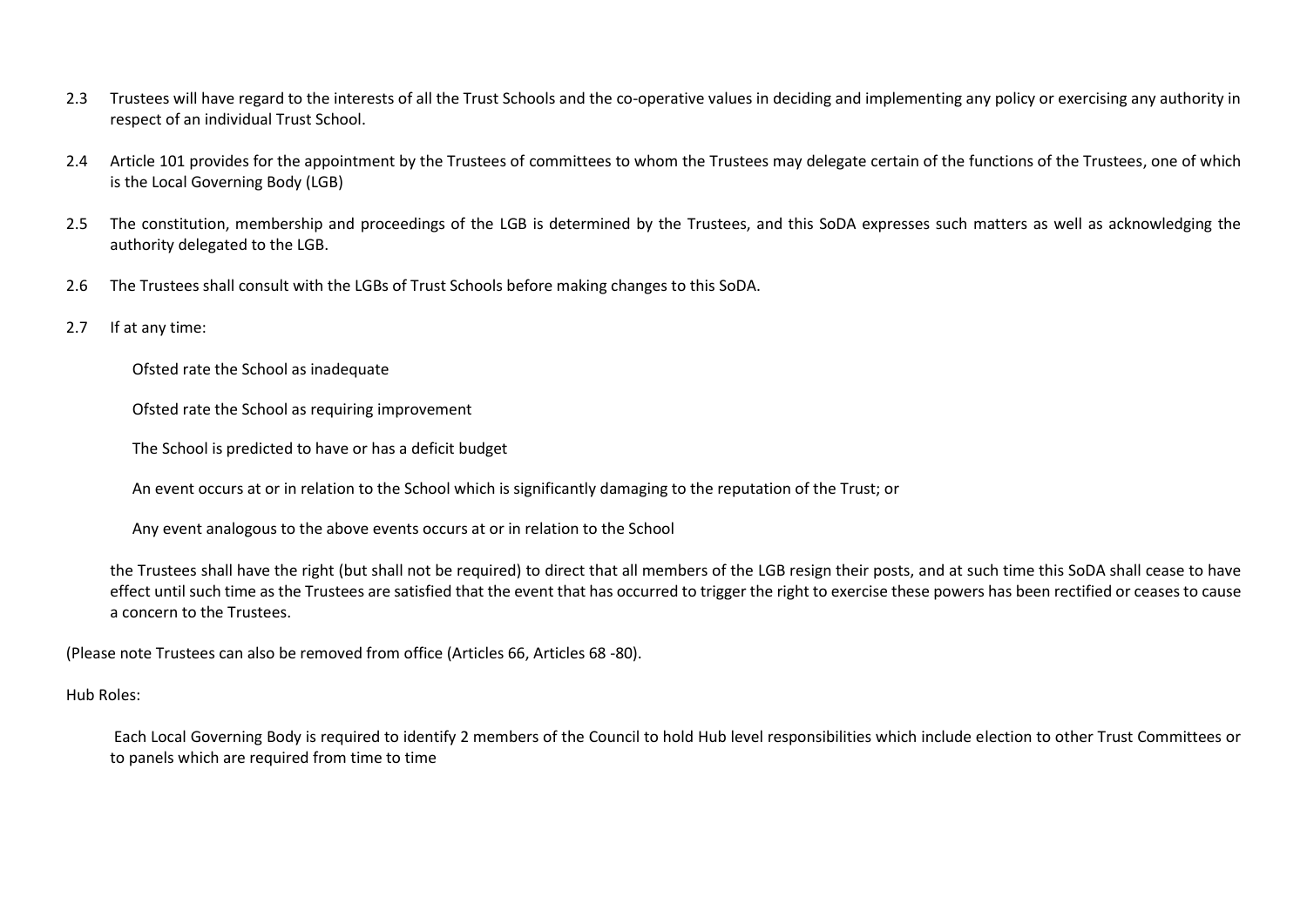## 3. **CONSTITUTION OF THE LGB**

#### 3.1 Governors of the LGB

- 3.1.1 The number of Governors who shall sit on the LGB shall be not less than six and not more than twelve including the Headteacher of the school
- 3.1.2 No more than one third of the Governors of the LGB shall be employees of the Trust.
- 3.1.3 There will be at least 2 parent/carer Governors
- 3.1.4 There will be at least 2 Community Governors

The Governing Body of Church Schools shall have no more than 25% of its members appointed by Askel Veur if the school was previously a voluntary controlled school, or the majority of its members appointed by Askel Veur if the school was a voluntary aided school.

3.1.5 The Trustees (all or any of them) shall also be entitled to attend meetings of the LGB

## 3.2 Appointment of Governors of the LGB

- 3.2.1 In advertising Governor vacancies, the LGB must be clear about the required skill set and designation (Staff, Parents, Community) that they are seeking to fill. Applications should be invited. Candidates must provide a pen portrait profile outlining their experience, why they wish to be a school governor and a commitment to the Co-operative values of the Trust. The board must ratify all profiles prior to appointment or election. Where there are more applications than vacancies an election should be arranged. Community Governors can be co-opted subject to the agreement of their profile by the Trust Board.
- 3.2.2 The Headteacher or Head of School (as applicable) shall be treated for all purposes as being an ex-officio Governor of the LGB.
- 3.2.3 Parent Governors of the LGB shall be elected by parents of registered pupils at the School. He or she must be a parent of, or have parental responsibility for, a pupil at the School at the time when he or she is elected, subject to the parameters in 3.2 above
- 3.2.4 Where the number of parents standing for election is less than the number of vacancies, the LGB may appoint a person who is the parent of a registered pupil at the School or, where it is not reasonably practical to do so, a person who is the parent of a child of compulsory school age to be a Parent Governor subject to the parameters in 3.2. above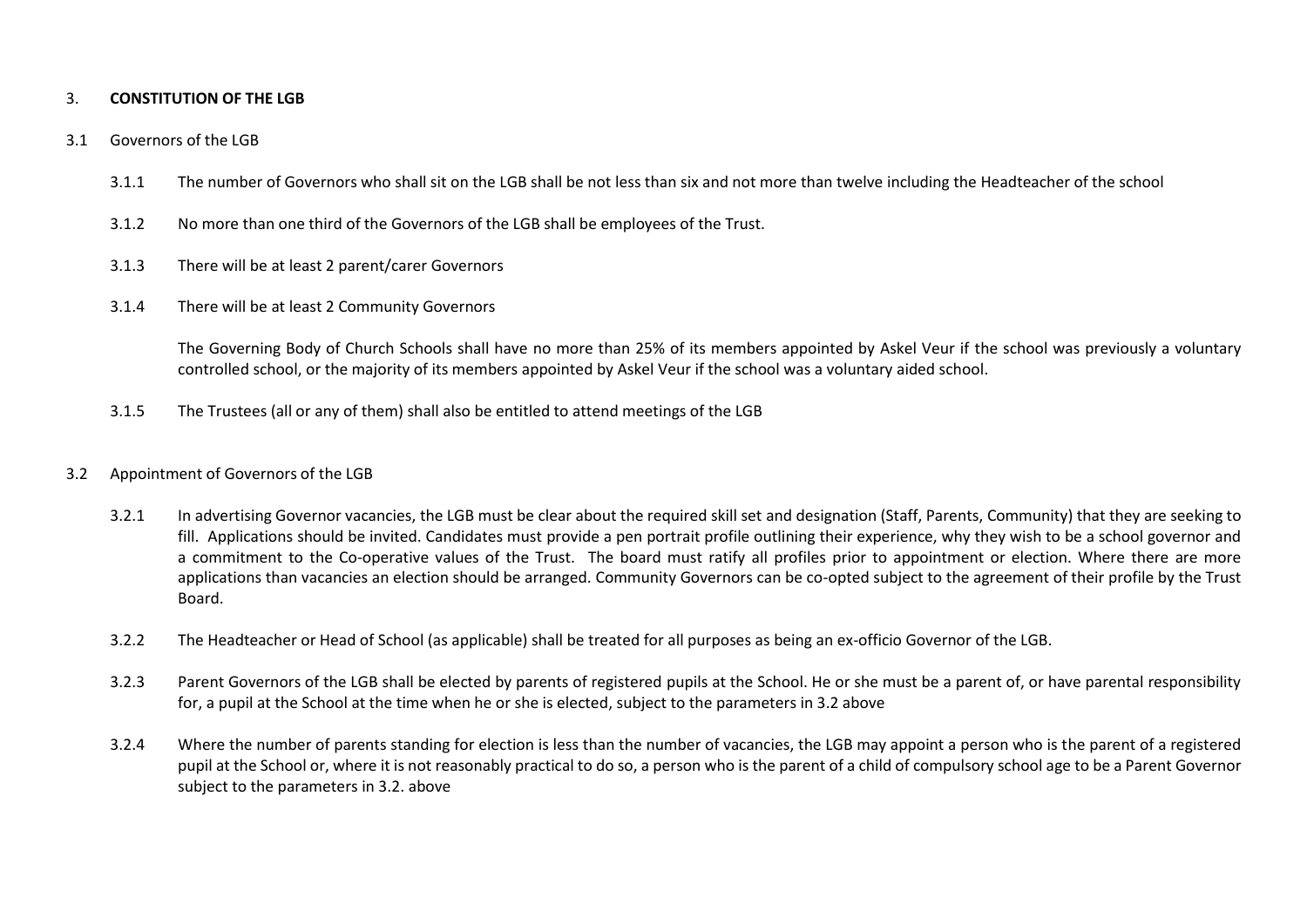- 3.2.5 Support and guidance will be provided to enable governors to develop the necessary skills and knowledge to fulfil their duties as a member of the LGB. Governors will be expected to attend training events, including induction, and to avail themselves of relevant development opportunities. The Trustees reserve the right to declare certain essential training mandatory for all governors.
- 3.3 Term of office
	- 3.3.1 Governors term of office shall be 3 years, and can be re-elected up to 3 consecutive terms and then must take one calendar year break; save that this time limit shall not apply to:

The Headteacher, who shall be treated for all purposes as being an ex officio Governor of the LGB.

 Governors who have come to the end of their term of office and would be willing to serve on another LGB should make this known to the Board of **Trustees** 

- 3.4 Resignation and removal
	- 3.4.1 A person serving on the LGB shall cease to hold office if:
		- he/she resigns his/her office by notice in writing to the LGB
		- he/she is removed by the person or persons who appointed him unless he is a Parent or Staff Governor, who may be removed by the Trustees under articles (see previous)
		- a Staff Governor ceases to work at the School
		- his/her term of office is not renewed or
		- Parent Governor ceases to be a parent of a child attending the School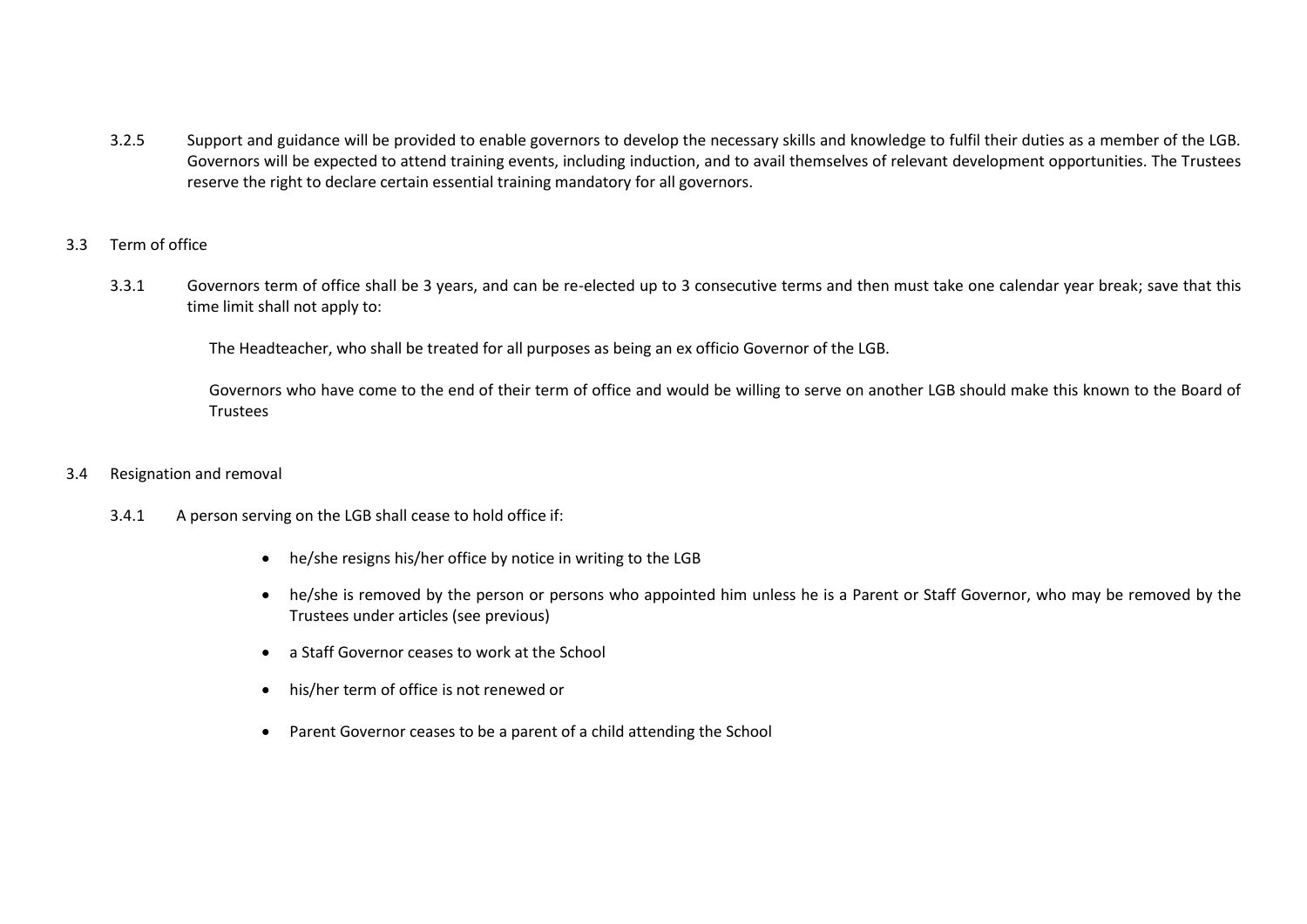#### **4. PROCEEDINGS OF THE LGB**

#### 4.1 Appointment and removal of the Chair and Vice Chair

- 4.1.1 The Governors of the LGB shall elect a Chair from among their number on an annual basis. Neither a person who is employed by the Trust (whether or not at the School), nor a person who is at the time of election a Trustee, shall be eligible for election as Chair. Any election of the Chair which is contested shall be held by secret ballot.
- 4.1.2 The Chair of the LGB is responsible for ensuring that the business of the LGB is appropriately organised and for acting as the communication link between the LGB and the School Headteacher. The Chair will also be responsible for reporting to the Board of Trustees where applicable. The Chair, together with the other governors of the LGB, has responsibility for providing leadership of matters such as formulating the LGB's strategy for executing its duties; encouraging high standards of propriety; promoting efficient and effective use of resources; ensuring that decision making takes account of governance documents and ministerial guidance.
- 4.1.3 The Governors of the LGB shall elect a Vice Chair from among their number on an annual basis. Neither a person who is employed by the Trust (whether or not at the School), nor a person who is at the time of election a Trustee shall be eligible for election as a Vice Chair. Any election of the Vice Chair which is contested shall be held by secret ballot.
- 4.1.4 The Chair and/or Vice Chair may at any time resign his/her office by giving notice in writing to the LGB, which will inform the Board of Trustees. The Chair or Vice Chair shall cease to hold office if:
	- he/she ceases to serve on the LGB
	- he/she is employed by the Trust whether or not at the School
	- he/she is removed from office in accordance with this SoDA.
- 4.1.5 Where the Chair is absent from any meeting, the Vice Chair shall act as the chair for the purposes of the meeting. Where the Vice Chair is also absent from the meeting or there is at the time a vacancy in the office of Vice Chair, the members of the LGB shall elect one of their number to act as chair for the purposes of that meeting, provided that the person elected shall not be a person employed by the Trust nor a Trustee. When there is at the time a vacancy in the office of the Chair, the Vice Chair acting as Chair takes on all the responsibilities of the Chair.
- 4.1 6 The Chair and/or Vice Chair may be removed by a resolution of the LGB with a 2/3 majority vote. A LGB resolution to remove the Chair and/or Vice Chair from office shall not have effect unless it is confirmed by a meeting of the LGB and the matter of the Chair/Vice Chair's removal from office is specified as an item of business on the agenda for that meeting.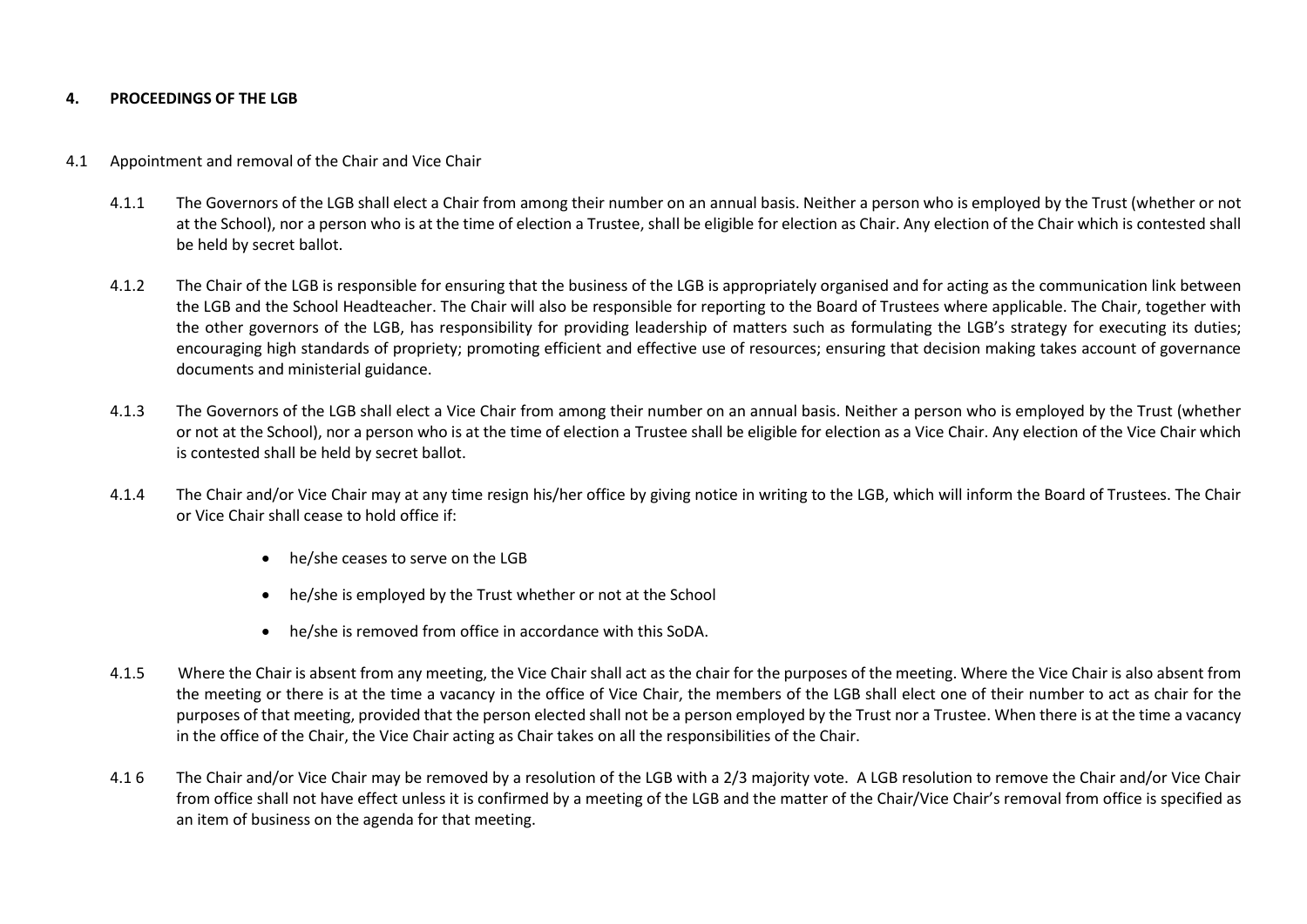- 4.1.7 Before a resolution is passed by the LGB at the relevant meeting to remove the Chair/Vice Chair from office, the person or persons proposing either of their removals shall at that meeting state their reasons for doing so and the Chair/Vice Chair shall be given an opportunity to make a statement in response.
- 4.1.8 Each LGB will appoint an appropriately skilled Governor to lead on areas of expertise to report to the LGB.

#### 4.2 Meetings

- 4.2.1 Subject to the provisions contained in this SoDA, the LGB may regulate its proceedings as the governors think fit.
- 4.2.2 The LGB shall meet at least termly. Meetings of the LGB shall be convened by the clerk to the LGB. The minutes of the LGB meeting(s) must be made available to the linked Trustees at least 2 weeks prior to a Full Trust Board Meeting. A schedule of annual meetings will be published.
- 4.2.3 Each Governor shall be given at least seven clear days' notice before the date of a meeting and a copy of the agenda and relevant papers, unless the Chair determines that there are matters demanding urgent consideration, in which case shorter notice may be given.
- 4.2.4 The convening of a meeting and its proceedings shall not be invalidated by reason of any individual not having received written notice of the meeting or a copy of the agenda and relevant papers or any defect in the election, appointment or nomination of any person serving on the LGB.

#### 4.3 Quorum

4.3.1 The quorum for a meeting of the LGB shall be 40% of the total number of Governors of the LGB (rounded up to a whole number) at the date of the meeting.

#### 4.4 Voting

- 4.4.1 Every question to be decided at a meeting of the LGB shall be determined by a majority of the votes of the persons present and entitled to vote on the question. Every Governor shall have one vote. Where there is an equal division of votes, the Chair of the meeting shall have the casting vote.
- 4.4.2 A resolution in writing, signed by all the persons entitled to receive notice of a meeting of the LGB or of a subcommittee of the LGB, shall be valid and effective as if it had been passed at a meeting duly convened and held. Such a resolution may consist of several documents in the same form signed by one or more Governors and may include electronic communication.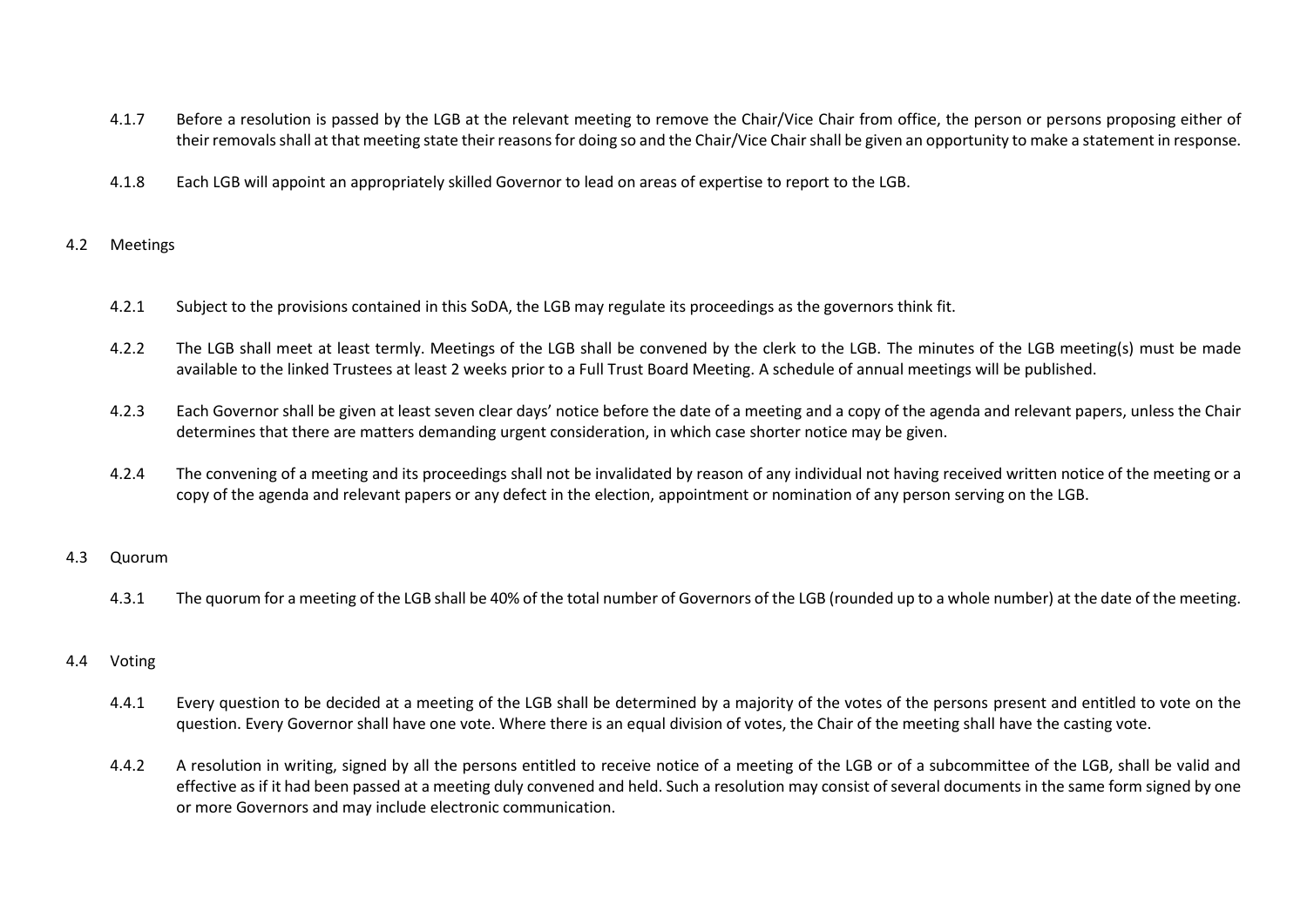# 4.5 Conflicts of Interest

- 4.5.1 The clerk to the LGB shall maintain a register of the interests of the Governors (including, but not limited to Personal Financial Interests as defined below) and this register shall be made available on request to persons wishing to inspect it. (The same shall apply to all Members and Trustees).
- 4.5.2 Any Governor of the LGB who has or can have any direct or indirect duty or personal interest (including but not limited to any Personal Financial Interest as defined below) which conflicts or may conflict with his/her duties as a member of the LGB or subcommittee shall disclose that fact to the LGB or subcommittee as soon as he/she becomes aware of it. A person must absent himself from any discussions of the LGB or subcommittee in which it is possible that a conflict will arise between his/her duty to act solely in the interests of the School and any duty or personal interest (including but not limited to any Personal Financial Interest).
- 4.5.3 A member of the LGB has a Personal Financial Interest if he, or any child, stepchild, parent, grandchild, grandparent, brother, sister or spouse of the member or any person living with the member as his or her partner, is in the employment of the Trust or is in receipt of remuneration or the provision of any other benefit directly from the Trust or in some other way is linked to the Trust or the School.

# 4.6 Minutes of Meetings

- 4.6.1 The minutes of the proceedings of a meeting of the LGB shall be drawn up and signed (subject to the approval of the Governors) at the same or next subsequent meeting by the Chair of the meeting. The minutes shall include a record of all appointments of Governors and all proceedings at meetings of the LGB and of subcommittees of the LGB, including the names of all persons present at each such meeting. The minutes should also include details of decisions taken, actions agreed, person responsible for taking action and timescales for completion. The agreed actions from a previous meeting should be included in the agenda for the next meeting. Notwithstanding that the official version may not have been signed off, the minutes must be made available to the Trustees at least two weeks before the Board meeting.
- 4.6.2 The Chair shall ensure that copies of the draft minutes of all meetings, including any confidential item(s), of the LGB (and any subcommittees) shall be provided to the Company Secretary as soon as reasonably practicable and in any event within fourteen days of the meeting having been approved by the Chair of that meeting, and the Chair shall thereafter ensure that the Company Secretary is provided with updated copies of such minutes if later revisions are made.
- 4.6.3 The LGB shall ensure that a copy of:
	- the agenda for every meeting of the LGB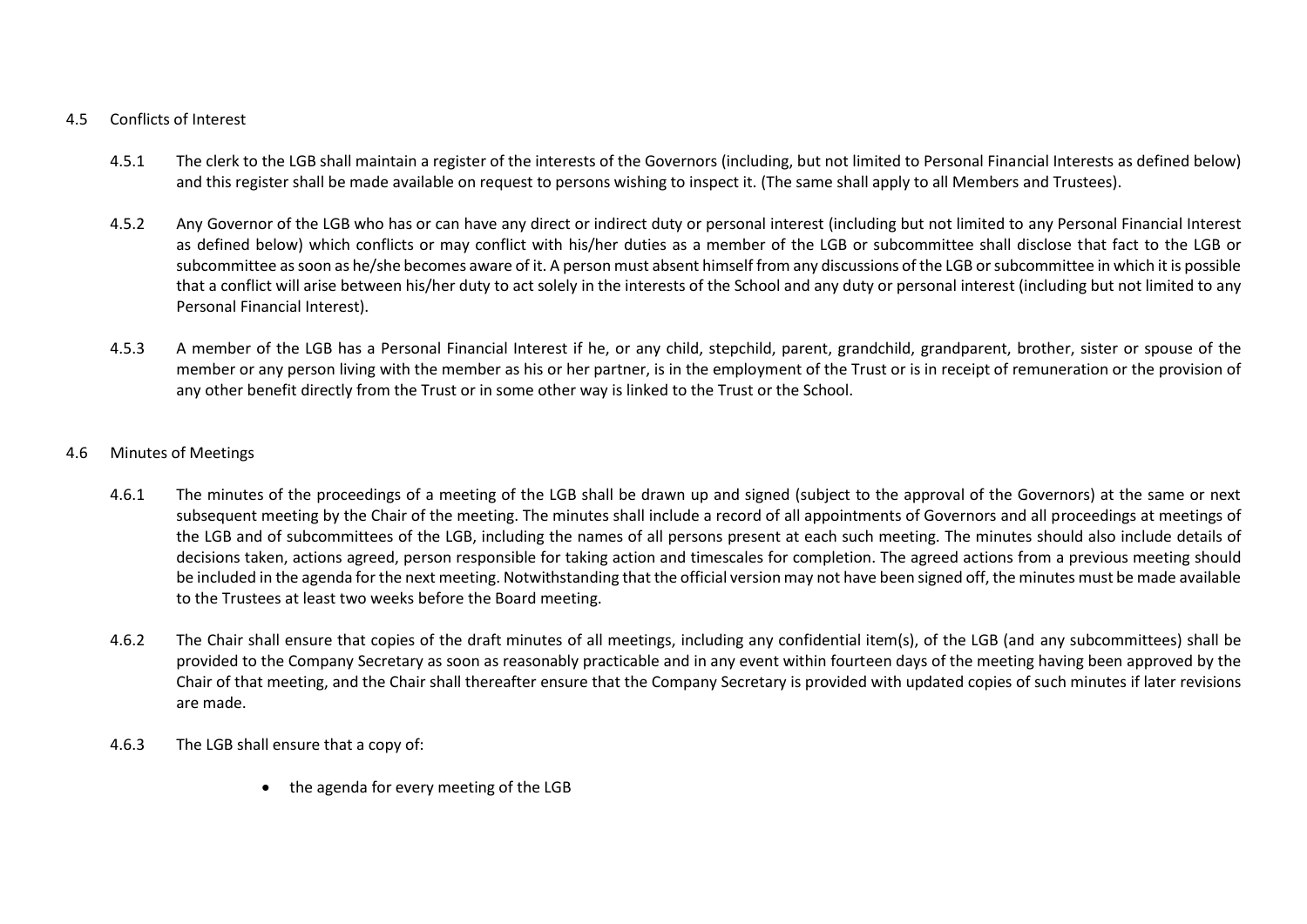- the draft minutes of every such meeting, if they have been approved by the person acting as Chair of that meeting
- the signed minutes of every such meeting and
- any report, document or other paper considered at any such meeting

are, as soon as is reasonably practicable, made available at the School to persons wishing to inspect them. There may be excluded from any item required to be made available any material relating to a named teacher or other person employed, or proposed to be employed, at the School, a named at, or candidate for admission to, the School and any matter which, by reason of its nature, the LGB is satisfied should remain confidential.

4.6.4 The proceedings of the LGB shall not be invalidated by

any Governor vacancy or

any defect in the election, appointment or nomination of any person serving on the LGB

- 4.7 Communications
	- 4.7.1 The Chair of the LGB shall ensure that all members of the LGB, when taking up office, shall receive an induction in governance. The Chair shall also ensure that all members of the LGB receive copies of the key Governance Documents as part of their induction.
	- 4.7.2 On occasions, it will be necessary for the Chair to act on behalf of the LGB between scheduled meetings. In these circumstances, the LGB delegate to the Chair authority to take action on its behalf, after taking advice from the CEO, providing that the course of action is not contrary to the Funding Agreement, the Memorandum and Articles of Association or other regulations. Any action taken shall be reported to the next LGB meeting.

#### **5. DELEGATED POWERS**

- 5.1 Subject to the provisions of the Companies Act 2006, to the Academies Financial Handbook, to the Articles, to any directions given by the Trustees from time-totime, and in accordance with the terms of this SoDA, the management of the business of the School shall be delegated by the Trustees to the LGB who may exercise all the powers of the Trust in so far as they relate to the School.
- 5.2 At all times, the Trustees and the LGB shall ensure that the School is conducted in accordance with the Object of the Company, the terms of any trust governing the use of the land which is used for the purposes of the School and this Scheme of Delegation.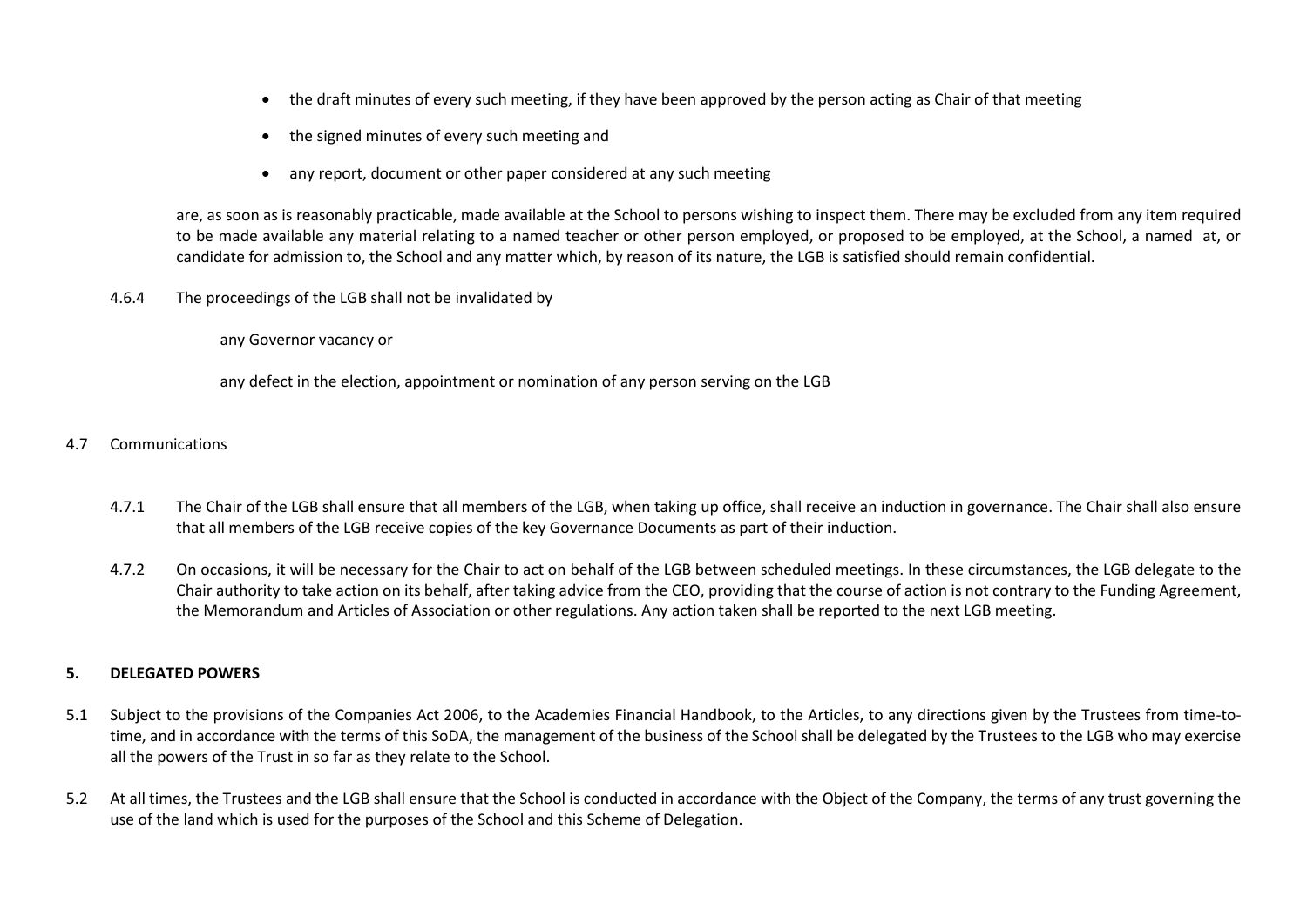- 5.3 Appendix A sets out the general powers that are delegated to the LGB. Appendix G summarises the levels of delegation of responsibilities, obligations and powers within the Trust. Appendix A and G may be reviewed by the Trustees at any time but shall be reviewed at least annually. Trustees reserve the right to remove or alter any delegation at any time, whilst having due regard to, but not being bound by, the views of the LGB.
- 5.4 In the exercise of its powers and functions, the LGB shall consider any advice given by the Headteacher and any other executive officer, and have due regard to any guidelines and policies issued by the Trustees.
- 5.5 Any decision to increase or decrease the size of the School shall be that of the Trustees, who shall have regard to the views and recommendations of the LGB.
- 5.6 The responsibility for the satisfaction and observance of all regulatory and legal matters shall be for the Trustees but the LGB shall do all such things as the Trustees may specify as being necessary to ensure that the Trust is meeting its legal obligations.
- 5.7 No monies of the Trust (whether or not authority to expend has been delegated to the LGB) shall be paid into any bank account other than a bank account authorised by the Trustees.

# **6. OPERATIONAL MATTERS**

- 6.1 The LGB will adopt and will comply with all policies that the Trustees communicate to the LGB as being Trust policies.
- 6.2 In addition to the Trust's policies, Trustees will from time-to-time communicate to the LGB details of other policies which the LGB must have in place but the contents of which will be for the LGB to decide, provided that the contents must not contradict or conflict with the contents or aims of the Trust's policies.
- 6.3 The LGB may produce and have in place such other policies as it thinks fit provided that such policies do not contradict or conflict with the policies referred to in clause 6.1 and 6.2
- 6.4 Both the Trustees and all Governors have a duty to act independently and not as agents of those who may have appointed them and will act with integrity, objectivity and honesty in line with the values and the best interests of the Trust and the School, and shall be open about decisions and be prepared to justify those decisions except in so far as any matter may be considered confidential.
- 6.5 The LGB will review its policies and practices on a regular basis, having regard to requirements and recommendations made by the Trustees from time-to-time, in order to ensure that the governance of the School is best able to adapt to the changing political and legal environment.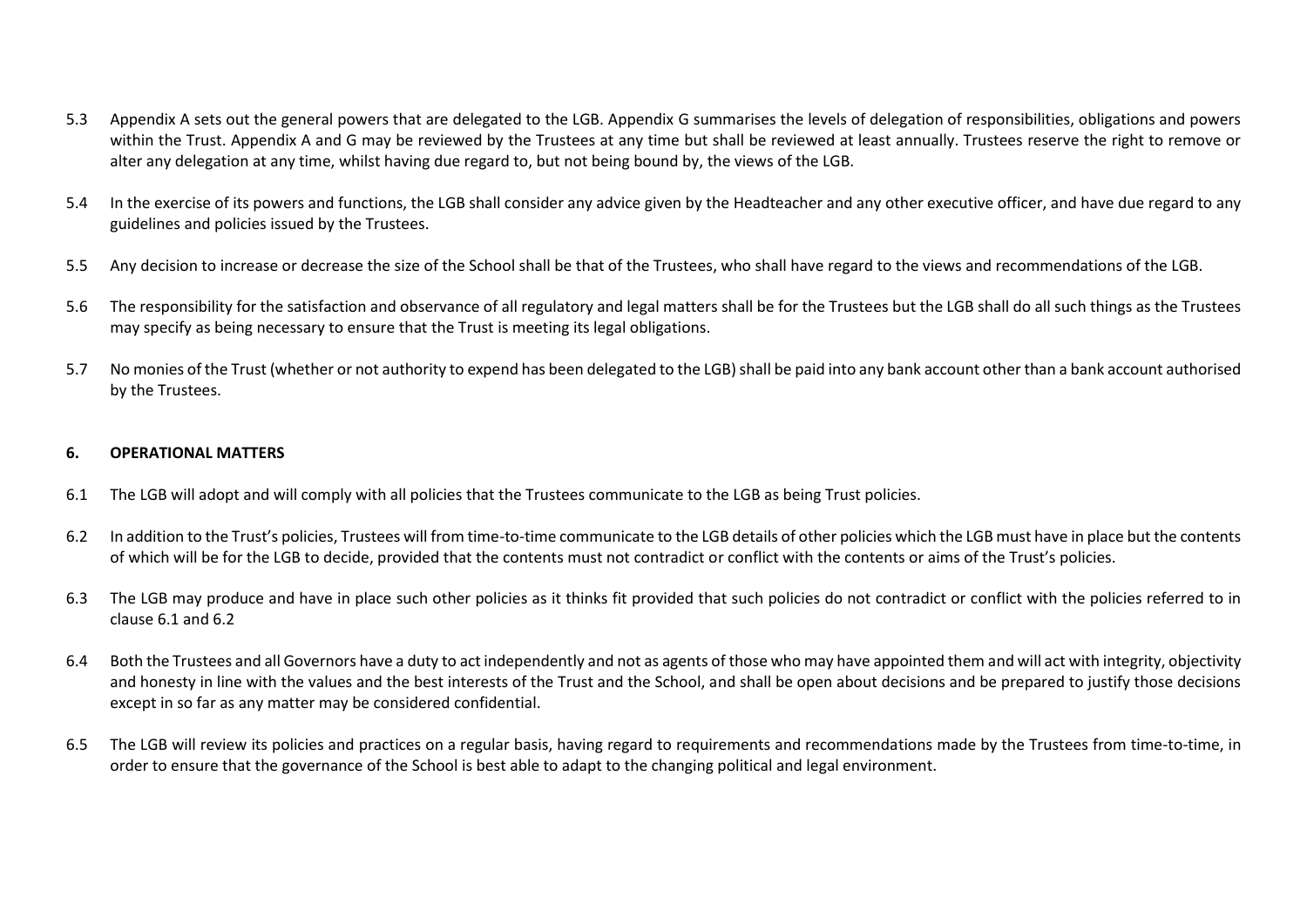- 6.6 The LGB shall provide such data and information regarding the business of the School and the pupils attending the School as the Trustees may require from time-totime within the limits of the General Data Protection Regulations.
- 6.7 The LGB shall welcome any visits by the Trustees with appropriate notice and any inspections pursuant to section 48 of the Education Act 2005. (e.g. Ofsted)
- 6.8 The LGB shall work closely with and shall promptly implement any advice or recommendations made by the Trustees in the event that intervention is either threatened or is carried out by the Secretary of State and the Trustees reserve the right to review or remove any power or responsibility conferred on the LGB under this Scheme of Delegated Authority in such circumstances. (In making such decisions, due regard will be given to any advice previously issued by Trustees - Appendix A 5.1 )
- 6.9 This SoDA may be amended by the Trustees at any time by giving notice in writing to the LGB. In considering any material changes to this SoDA, including termination, the Trustees will consult with and have regard to any views of the LGB.

# **7. NOTICES**

7.1 Any notice to be given to or by any person under this Scheme of Delegated Authority shall be in writing or given using electronic communications to an appropriate email address. Communications to the Board of Trustees may be sent to:

Board of Trustees Southerly Point Co-operative Trust

Alternatively, communications may be sent electronically to: kteague@southerlypoint.co

# **8. INDEMNITY**

8.1 Subject to the provisions of the Companies Act 2006 and Article 6.3 of the Trust's Articles, every member of the LGB or other officer or auditor of the Trust acting in relation to the Trust shall be indemnified out of the assets of the Trust against any liability incurred by him in that capacity in defending any proceedings, whether civil or criminal, in which judgment is given in favour or in which he/she is acquitted or in connection with any application in which relief is granted to him by the court from liability for negligence, default, breach of duty or breach of trust in relation to the affairs of the Trust.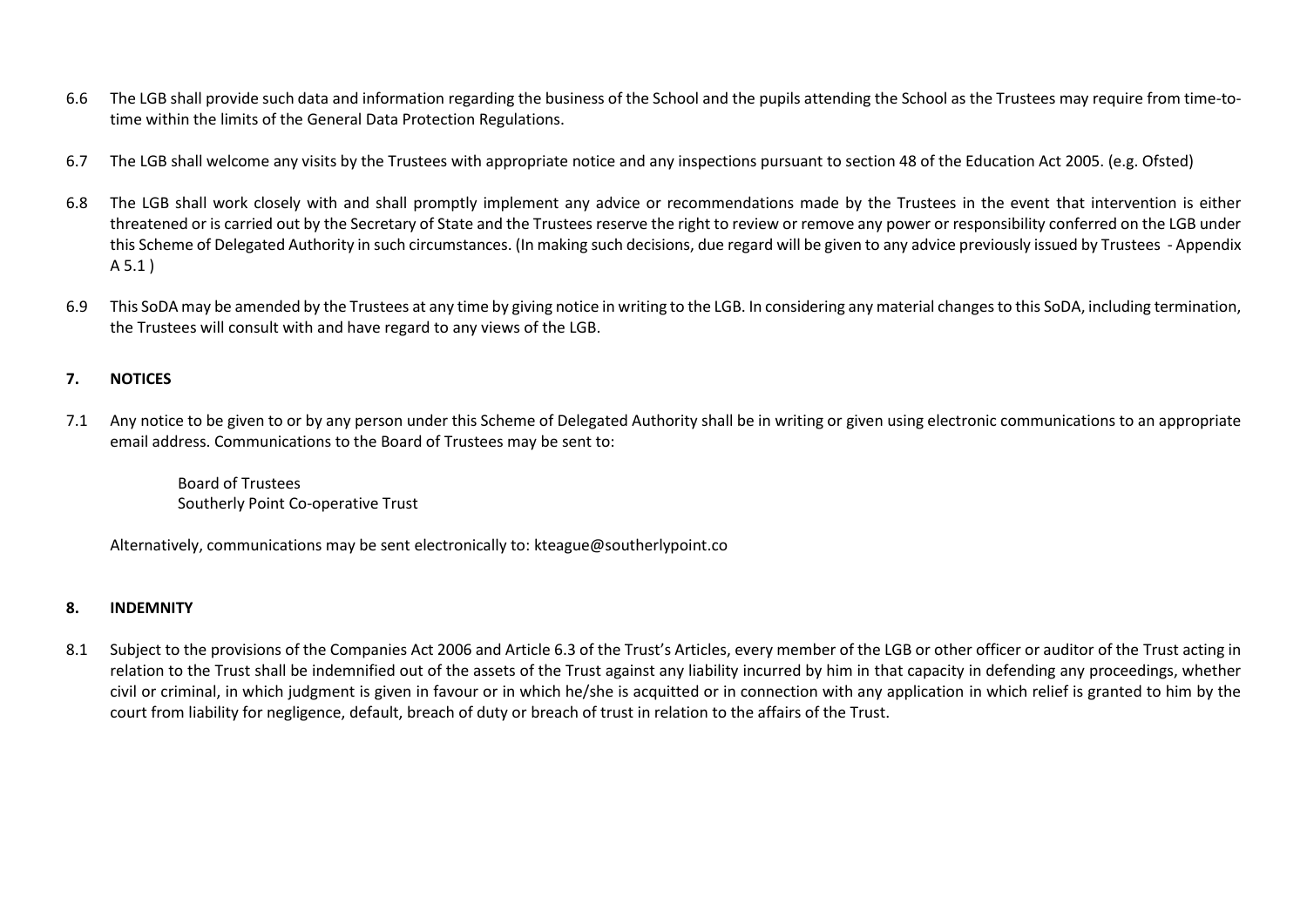## **APPENDIX A**

# **General Powers Delegated to the LGB**

#### **1. CONTRACTS**

- 1.1. It is imperative that finance team know about any potential contracts to try to achieve economies of scale without delaying purchase.
- 1.2 All contracts should be signed by the Headteacher, the Trust Business Manager or a Trustee.

# **2. FINANCE**

- 2.1 The school budget will be set by the Headteacher, supported by the Central Finance team. The budgets will be signed off by the Trustees Finance and Resources Committee. The budget spend will be monitored by the Finance team and the Finance and Resources Committee. The finance team will produce monthly reports and the Headteacher will keep the LGB informed regarding any financial implications for the school.
- 2.3 The services which will be provided by the Trust are set out in Appendix E:
	- 2.3.1 a percentage of the School's budget General Annual Grant (GAG) funding will be paid to the Trust each financial year to pay for or contribute to the payment for the services provided by the Trust as set out in Appendix E
	- 2.3.2 details of how and what the budget deduction will cover are set out in Appendix E
	- 2.3.3 the Trust may, on such notice as is reasonable, add or remove services to be provided and vary the amount which the School will contribute to the funding of these services explaining the rationale for this to the to the LGBs having due regard for their views.
- 2.4 There may be other services provided by the Trustees on either an optional or a non-discretionary basis. The School will meet such proportion of the costs incurred by the Trust in relation to such additional services as shall be determined by the Trustees on an annual basis.
- 2.5 The Trust accounts are open to scrutiny via the Finance and Resources Committee and by being a matter of public record.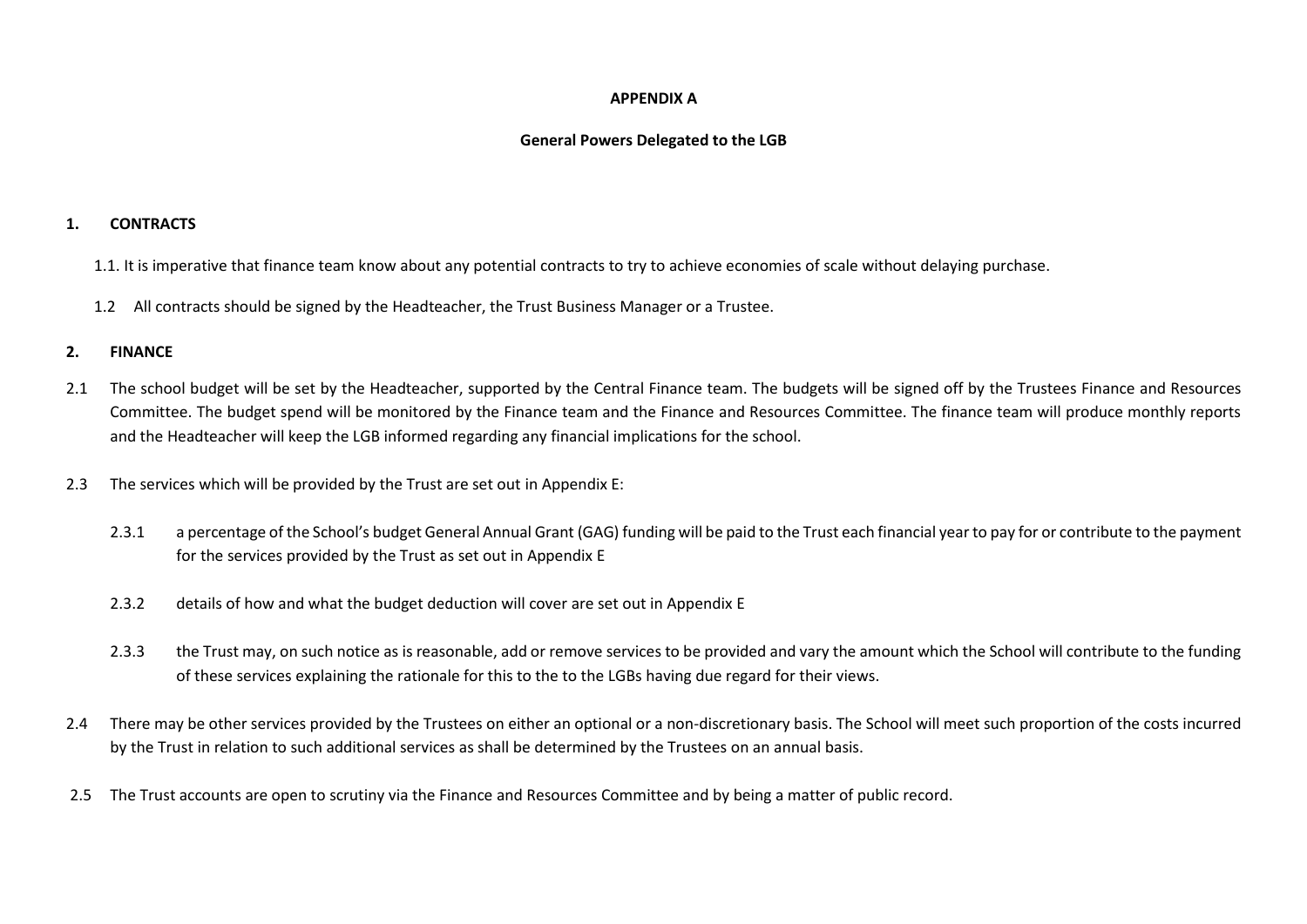# **3. PREMISES**

- 3.1 The use of monies apportioned in the Budget for the routine maintenance of the buildings and facilities used by the School will be the responsibility of the Headteacher in consultation with the Estates Manager with due regard to the views of the LGB in respect of 3.2 below.
- 3.2 The LGB shall have regard at all times to the safety of the users of the buildings and the facilities and the legal responsibilities of the Trustees (and/or any others) as owners of such buildings and facilities.
- 3.3 The Trustees shall have regard to, but not be bound by, the views of the LGB in developing any mid to long term estate management strategy.
- 3.4 Insuring the land and buildings used by the School will be the responsibility of the Trustees.
- 3.5 The Headteacher will notify the Estate Manager as soon as reasonably practicable following the occurrence of an event in respect of which an insurance claim is required. The responsibility for notifying the insurers is the Estate Manager/Chief Finance Officer. The Trustees and the LGB will provide each other with all necessary information and assistance as may be helpful in the management of any insurance claims.

#### **4. HUMAN RESOURCES**

#### Headteacher

- 4.1 The Trustees shall be responsible for the decision to employ a Headteacher or Executive Headteacher and to appoint to these roles but shall include the LGB in the decision making process and take due account of the views of the LGB prior to making an appointment.
- 4.2 The Trustees shall decide the pay and pay progression of the Headteacher and shall work with the Chair of the LGB to undertake the annual performance review of the Headteacher.

#### Other Staff

- 4.3 The Trustees shall be responsible for the appointment, dismissal and contractual management of all other staff (to include teaching and support staff) to be employed by the School and may delegate this in part or whole to the LBG. As the Trust is one employer it is imperative that any change to the staffing complement is discussed with the CEO prior to any recruitment process.
- 4.4 Where appointment of staff is delegated to the LGB, the LGB shall: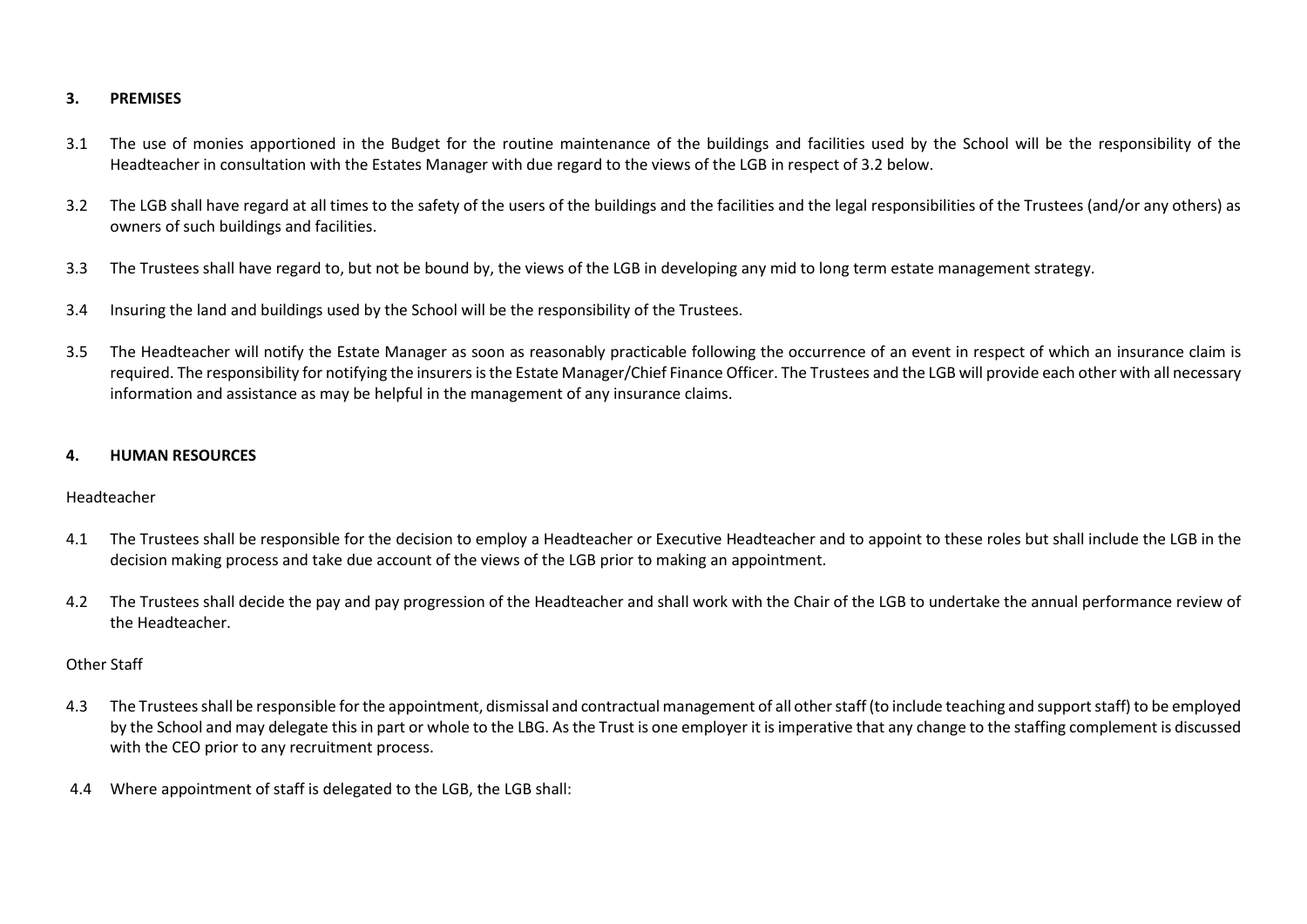Comply with all policies dealing with staff issued by the Trustees from time-to-time

Take account of any pay terms set by the Trustees

Adopt any standard contracts or terms and conditions for the employment of staff issued by the Trustees and

Manage any claims and disputes with staff members having regard to any advice and recommendations given by the Trustees

4.5 The Trustees shall be responsible for ensuring the performance management of all staff (including the Headteacher) and shall put in place procedures for the proper professional and personal development of staff.

## **5. CURRICULUM AND STANDARDS**

- 5.1 The LGB shall be responsible for the setting and review of the curriculum but shall have regard to any views of the Trustees in recognition of the Trustees' obligation to the Secretary of State to provide a broad and balanced curriculum. The LGB shall be responsible for the standards achieved by the School and the pupils attending the School but shall follow such advice and recommendations of the Trustees as they might circulate from time-to-time. Prior to the beginning of each academic year, the Head and LGB shall submit to the Trustees a curriculum plan for approval.
- 5.2 The Trustees shall be ultimately responsible for the setting and approval of the admissions policy and no change will be made to the admissions criteria without consent of the Trustees.
- 5.3 If a serious safeguarding issue arises, the Headteacher or Chair of the LGB shall inform the CEO as soon as practicable. The first priority should be to report to LADO and/or MARU as appropriate.

# **6. EXTENDED SCHOOL AND BUSINESS ACTIVITIES**

6.1 Whilst the undertaking of any activities which would be described as part of the School's "extended schools agenda" or any activities designed to generate business income, shall be the responsibility of the LGB, such activities shall only be undertaken in a manner consistent with any policy set by the Trustees and provided that the LGB shall have regard to the viability of such activities and possible implications including taxation.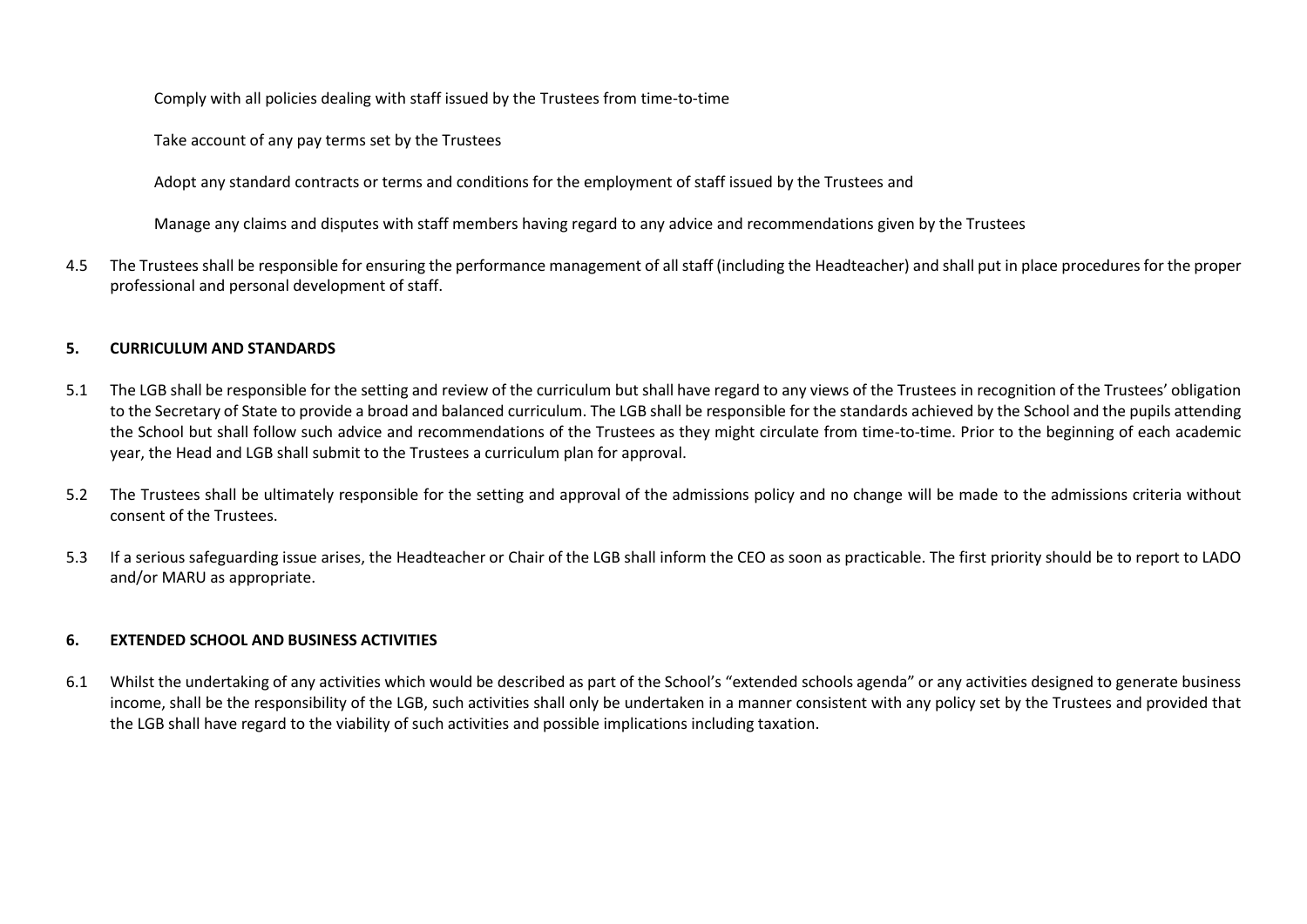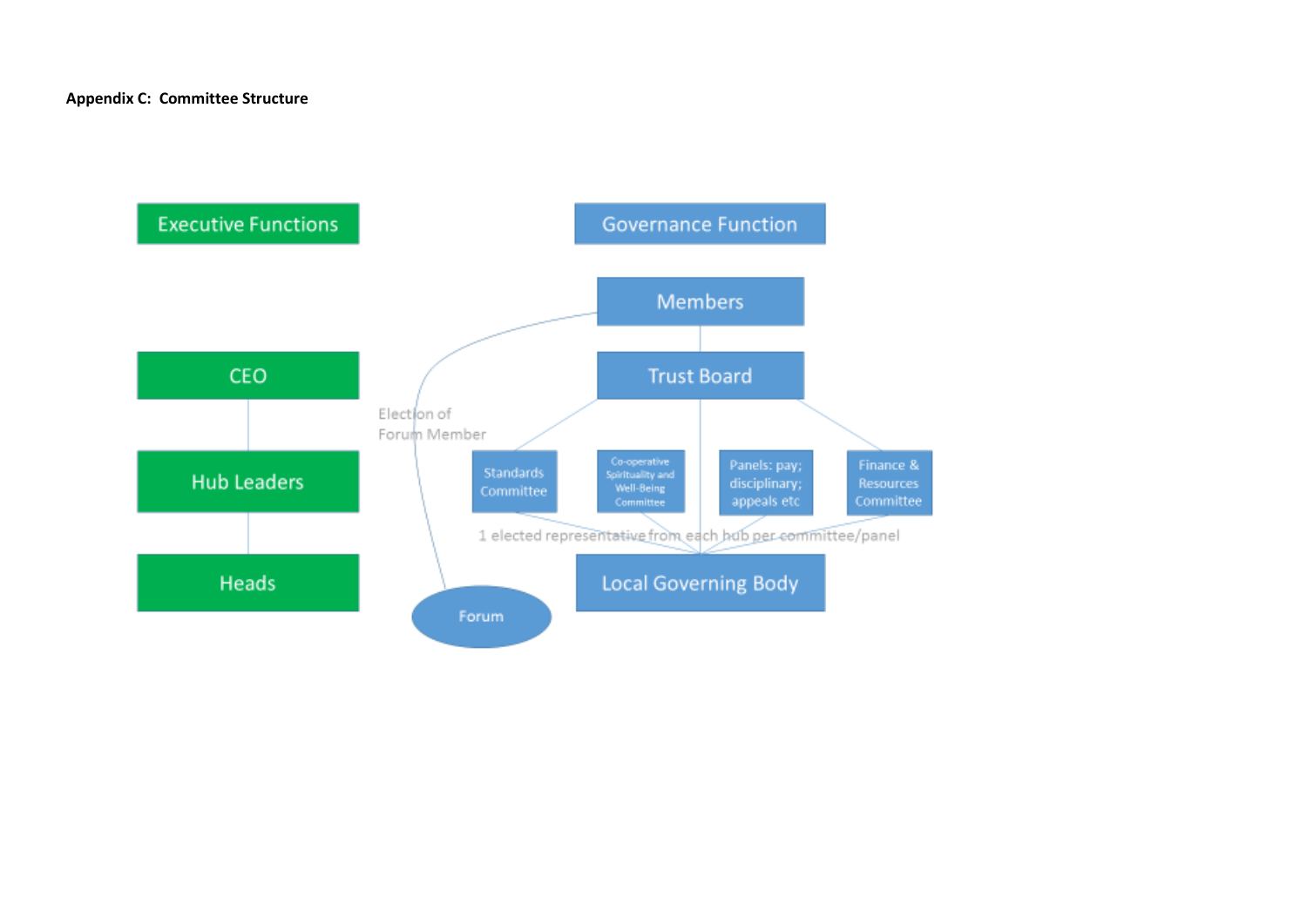# What we will achieve

| <b>Improving Achievement:</b>                                                                   | <b>Teaching and Learning:</b>                                                          | <b>Behaviour and Well Being:</b>                  | Leadership:                                                    |
|-------------------------------------------------------------------------------------------------|----------------------------------------------------------------------------------------|---------------------------------------------------|----------------------------------------------------------------|
| Attainment of children<br>will be better than<br>national comparators                           | Excellence in teaching and<br>learning<br>Culture of continuous                        | High aspirations<br>Positive values and beliefs   | <b>High Quality</b><br>Leadership at all levels<br>Outstanding |
| Progress of all groups of<br>children will be better                                            | improvement                                                                            | for life including respect<br>for differences     | governance                                                     |
| than national<br>comparators                                                                    | Subject specific support on<br>curriculum development                                  | Resilient, lifelong learners                      | Effective development<br>of our future leaders                 |
| Children will be prepared<br>for the next stage of<br>their education and life<br>beyond school | Effective intervention<br>Commitment to learning<br>from research and best<br>practice | Proactive approaches to<br>positive mental health | Trust wide coaching<br>culture                                 |

Self-Help Self-Responsibility Equity Equality Democracy Solidarity Openness Honesty Social Responsibility Caring for Others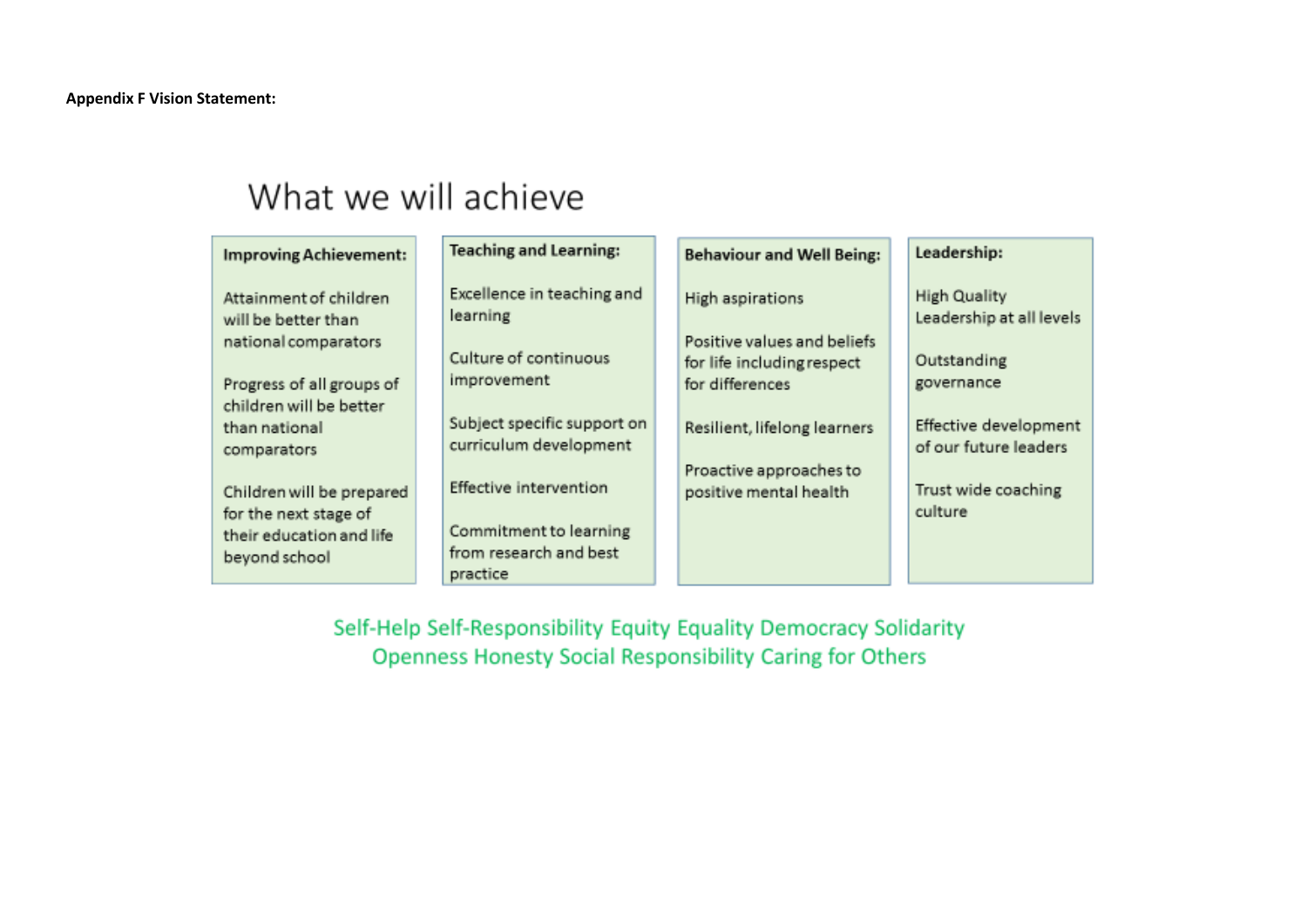# Making it Happen

| Services                                                                                                                                                 | Resources                                                                                             | Network                                                                                   | Growth                                          |
|----------------------------------------------------------------------------------------------------------------------------------------------------------|-------------------------------------------------------------------------------------------------------|-------------------------------------------------------------------------------------------|-------------------------------------------------|
| Enable teachers and<br>leaders to focus on<br>teaching and learning,<br>and improving outcomes<br>through the provision of<br>excellent support services | Manage all resources<br>effectively to ensure a<br>sustainable educational<br>model for the community | Develop our networks<br>and engagement with<br>strategic partners to<br>improve the Trust | Optimise the Trust's<br>capability and capacity |

Self-Help Self-Responsibility Equity Equality Democracy Solidarity **Openness Honesty Social Responsibility Caring for Others**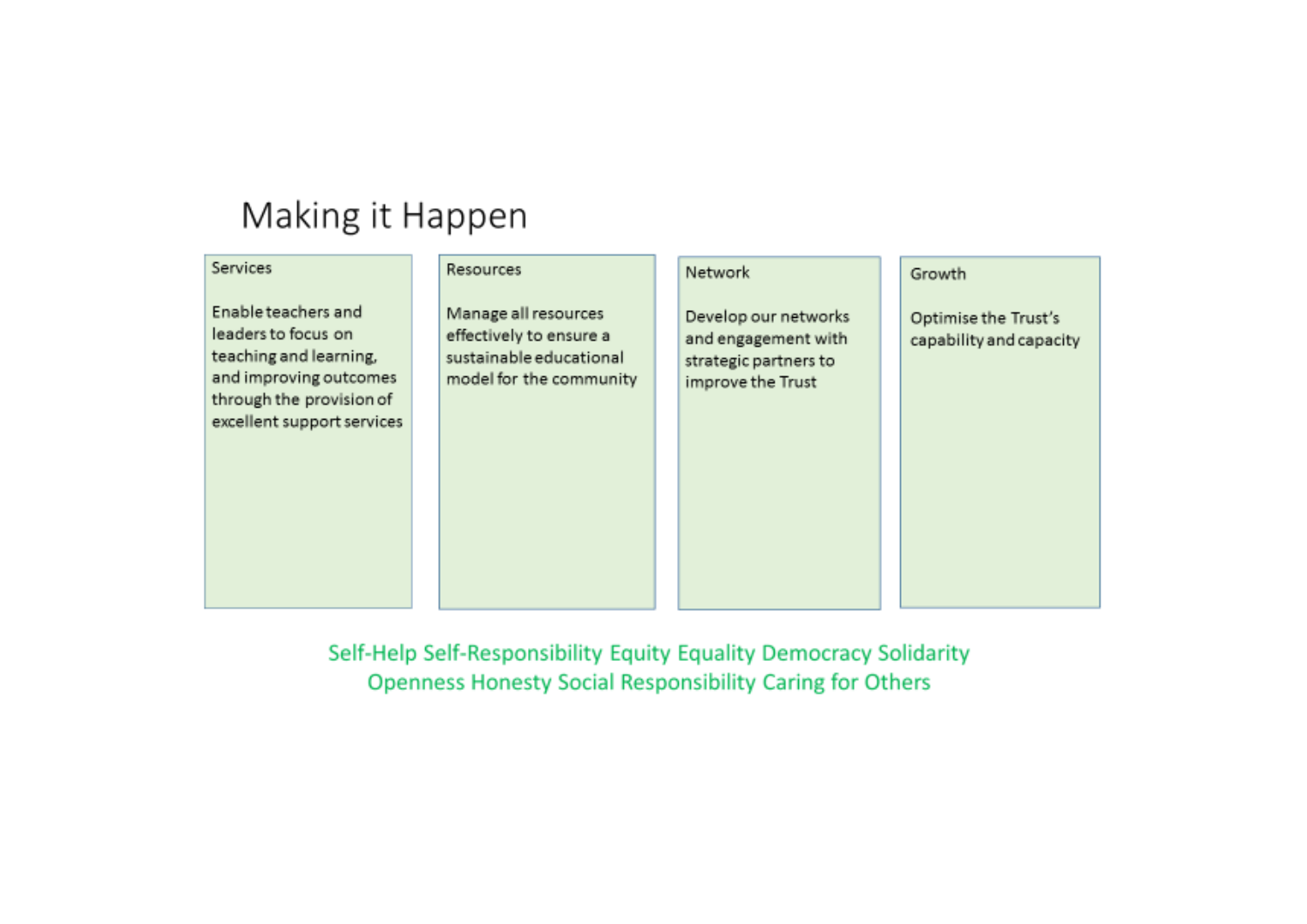# **Appendix G: Levels of Delegation**

All bodies should bear in mind that even where decisions are delegated, the LGB, Hub Council and committees together with the Trust as a whole, remains responsible for decisions made pursuant to such delegated authority.

| <b>DFE</b> | <b>Function</b> | No. | <b>Tasks</b>                     | <b>Executive Team (CEO HL CFO</b> | <b>Board of Trustees</b> | <b>Committees</b>         | <b>LGB</b> |
|------------|-----------------|-----|----------------------------------|-----------------------------------|--------------------------|---------------------------|------------|
| Objective  |                 |     |                                  | <b>PM Heads)</b>                  |                          |                           |            |
| Admin &    | Central         | 1.1 | To determine the scope of        | CEO/CFO to prepare and            | Ratify                   | <b>F&amp;R Scrutinise</b> |            |
| Finance    | services        |     | mandatory core services to be    | recommend                         |                          |                           |            |
|            |                 |     | delivered by the Trust on behalf |                                   |                          |                           |            |
|            |                 |     | of its schools                   |                                   |                          |                           |            |
|            |                 | 1.2 | To identify those additional     | Heads identify and implement      |                          |                           |            |
|            |                 |     | services to be procured on       |                                   |                          |                           |            |
|            |                 |     | behalf of individual schools     |                                   |                          |                           |            |
|            |                 |     | within financial limits          |                                   |                          |                           |            |
|            |                 | 1.3 | Scrutiny to ensure centrally     |                                   |                          | <b>F&amp;R Scrutinise</b> |            |
|            |                 |     | procured services provide value  |                                   |                          |                           |            |
|            |                 |     | for money                        |                                   |                          |                           |            |
|            |                 | 1.4 | Scrutiny to ensure locally       | Finance team Review               | Ratify                   | <b>F&amp;R Scrutinise</b> |            |
|            |                 |     | procured services provide value  |                                   |                          |                           |            |
|            |                 |     | for money                        |                                   |                          |                           |            |
|            | <b>Budgets</b>  | 2.1 | To determine the proportion of   | CEO/CFO to recommend              | Ratify                   | <b>F&amp;R Scrutiny</b>   |            |
|            |                 |     | the overall school budget to be  |                                   |                          |                           |            |
|            |                 |     | delegated to individual schools  |                                   |                          |                           |            |
|            |                 | 2.2 | To develop and propose the       | Heads CFO prepare and             | Ratify                   | <b>F&amp;R Scrutiny</b>   | Receive    |
|            |                 |     | individual school budget         | recommend                         |                          |                           |            |
|            |                 | 2.3 | To approve the first formal      | Heads CFO prepare and             | Ratify                   | <b>F&amp;R Scrutiny</b>   |            |
|            |                 |     | Trust budget plan each financial | recommend                         |                          |                           |            |
|            |                 |     | year                             |                                   |                          |                           |            |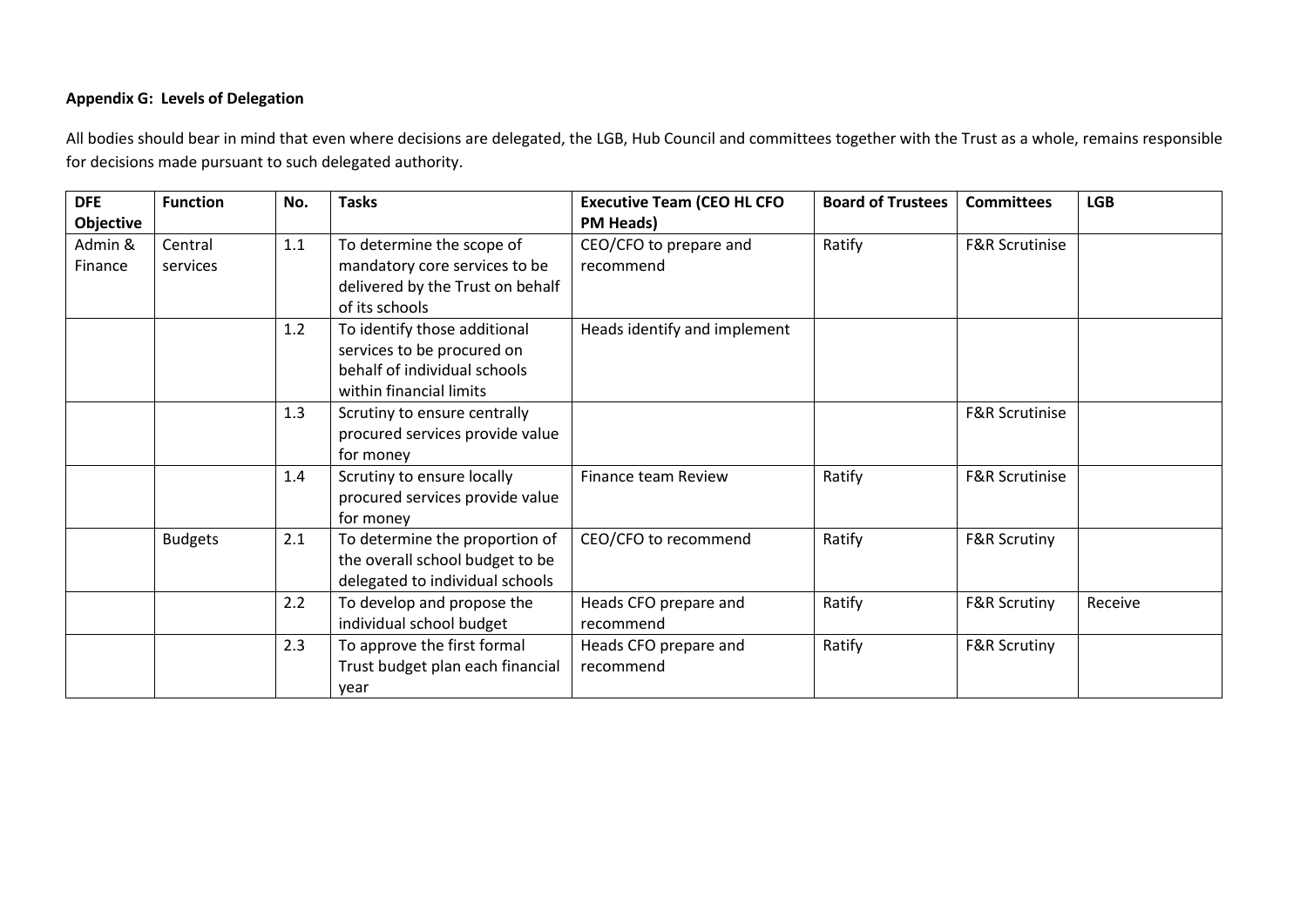| <b>DFE</b><br><b>Objective</b> | <b>Function</b> | No.  | <b>Tasks</b>                                                                                                                                                | <b>Executive Team (CEO HL CFO</b><br><b>PM Heads)</b> | <b>Board of Trustees</b> | <b>Committees</b>                                  | <b>LGB</b> |
|--------------------------------|-----------------|------|-------------------------------------------------------------------------------------------------------------------------------------------------------------|-------------------------------------------------------|--------------------------|----------------------------------------------------|------------|
|                                |                 | 2.4  | To monitor bi- monthly School<br>expenditure                                                                                                                | Finance team prepare; Heads<br>review                 |                          | F&R Termly<br>scrutiny                             | Receive    |
|                                |                 | 2.5  | Approving significant transfers<br>between budget headings in<br>line with (existing) financial<br>schemes of delegation and/or<br>likely budget overspends | Finance team with Head<br>recommends                  |                          | <b>F&amp;R Ratify</b>                              | Receive    |
|                                |                 | 2.6  | Ensuring the arrangements for<br>the collection of income,<br>ordering of goods and services<br>and payment                                                 | Finance team with Head<br>prepares and recommends     |                          | <b>F&amp;R Ratify</b>                              |            |
|                                |                 | 2.7  | To establish financial decision<br>levels and limits                                                                                                        | Recommended by CFO                                    |                          | <b>F&amp;R Ratify</b>                              |            |
|                                |                 | 2.8  | To establish a charging and<br>remissions policy                                                                                                            | CFO researches and<br>recommends                      |                          | <b>F&amp;R Ratify</b>                              | Receive    |
|                                |                 | 2.9  | To appoint the Accounting<br>Officer                                                                                                                        |                                                       | Appoint and<br>Ratify    |                                                    |            |
|                                |                 | 2.10 | Miscellaneous financial<br>expenditure outside of the<br>agreed budget                                                                                      | Heads request/ CFO<br>recommends                      |                          | <b>F&amp;R Ratify</b>                              | Receive    |
|                                |                 | 2.11 | To enter into contracts which<br>relate to the school in<br>accordance with the financial<br>limits                                                         | Head authorises; Finance team<br>action               |                          |                                                    |            |
|                                |                 | 2.12 | To enter into contracts which<br>affect more than one Trust<br>school                                                                                       | Researched and recommended<br>by CFO                  |                          | <b>F&amp;R Ratify</b>                              |            |
|                                |                 | 2.13 | To make payments within<br>agreed financial limits                                                                                                          | Heads authorise<br>Finance team action                |                          |                                                    |            |
|                                |                 | 2.14 | Maintaining a register of formal<br>contracts entered into, amounts<br>paid                                                                                 | CFO maintains                                         |                          | <b>F&amp;R Scrutiny</b><br>(via External<br>audit) |            |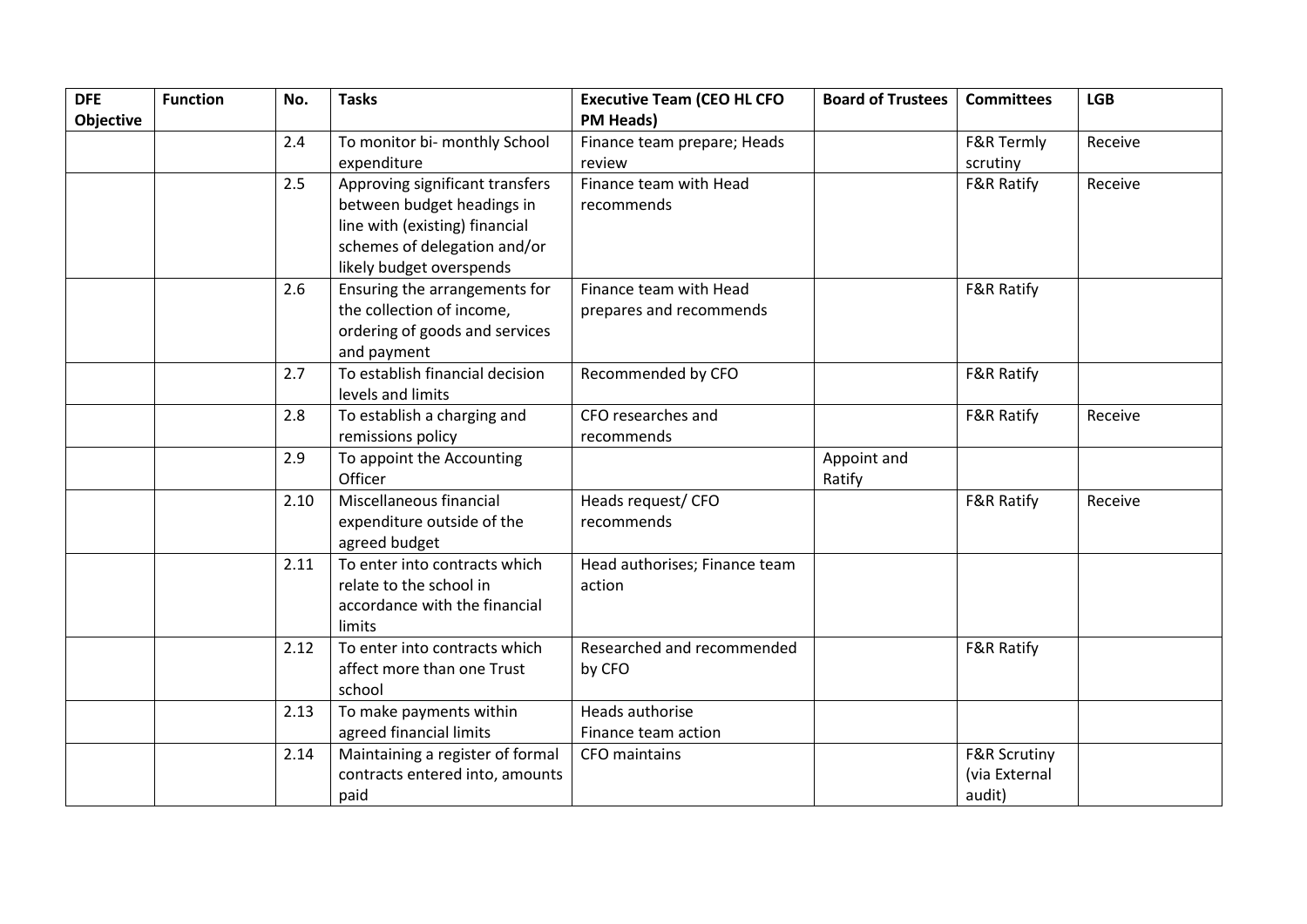| <b>DFE</b><br>Objective | <b>Function</b> | No.  | <b>Tasks</b>                                                                                                                                                                                                                                                          | <b>Executive Team (CEO HL CFO</b><br><b>PM Heads)</b> | <b>Board of Trustees</b> | <b>Committees</b>                                  | <b>LGB</b> |
|-------------------------|-----------------|------|-----------------------------------------------------------------------------------------------------------------------------------------------------------------------------------------------------------------------------------------------------------------------|-------------------------------------------------------|--------------------------|----------------------------------------------------|------------|
|                         |                 | 2.15 | To approve capital spend within<br>the agreed annual budget and<br>financial limits                                                                                                                                                                                   | Head authorise<br>Finance team action                 |                          |                                                    | Receive    |
|                         |                 | 2.16 | To approve capital spend within<br>the agreed annual budget<br>beyond financial limits                                                                                                                                                                                | Estates Manager/CFO research<br>and recommend         | Ratify                   | F&R Scrutinise                                     | Receive    |
|                         |                 | 2.17 | Maintaining a register of formal<br>contracts entered into, amounts<br>paid and certificates of<br>completion                                                                                                                                                         | <b>EM</b> maintains                                   |                          | <b>F&amp;R Scrutiny</b><br>(via External<br>audit) |            |
|                         |                 | 2.18 | Retention of quotes obtained<br>for goods, works and services                                                                                                                                                                                                         | Finance team retains                                  |                          | <b>F&amp;R Scrutiny</b><br>(via External<br>audit) |            |
|                         |                 | 2.19 | Scrutiny to ensure that all<br>correct invoices are certified by<br>authorised people before<br>payments are made, and that<br>the invoices and accompanying<br>documentation (including<br>quotations) are stored in a<br>secure way and available for<br>inspection | Finance team and CEO (AO)<br>checks                   |                          | <b>F&amp;R Scrutiny</b><br>(via External<br>audit) |            |
|                         |                 | 2.20 | Authorisation of a tender<br>document before it is published                                                                                                                                                                                                          | CFO/EM research and prepare                           |                          | <b>F&amp;R Scrutiny</b><br>pre-<br>publication     |            |
|                         | Audit           | 3.1  | Appointment of auditors -<br>recommendation by Trustees;<br>appointed by Members                                                                                                                                                                                      | CFO researches and<br>recommends                      | Ratify                   | <b>F&amp;R Scrutiny</b>                            |            |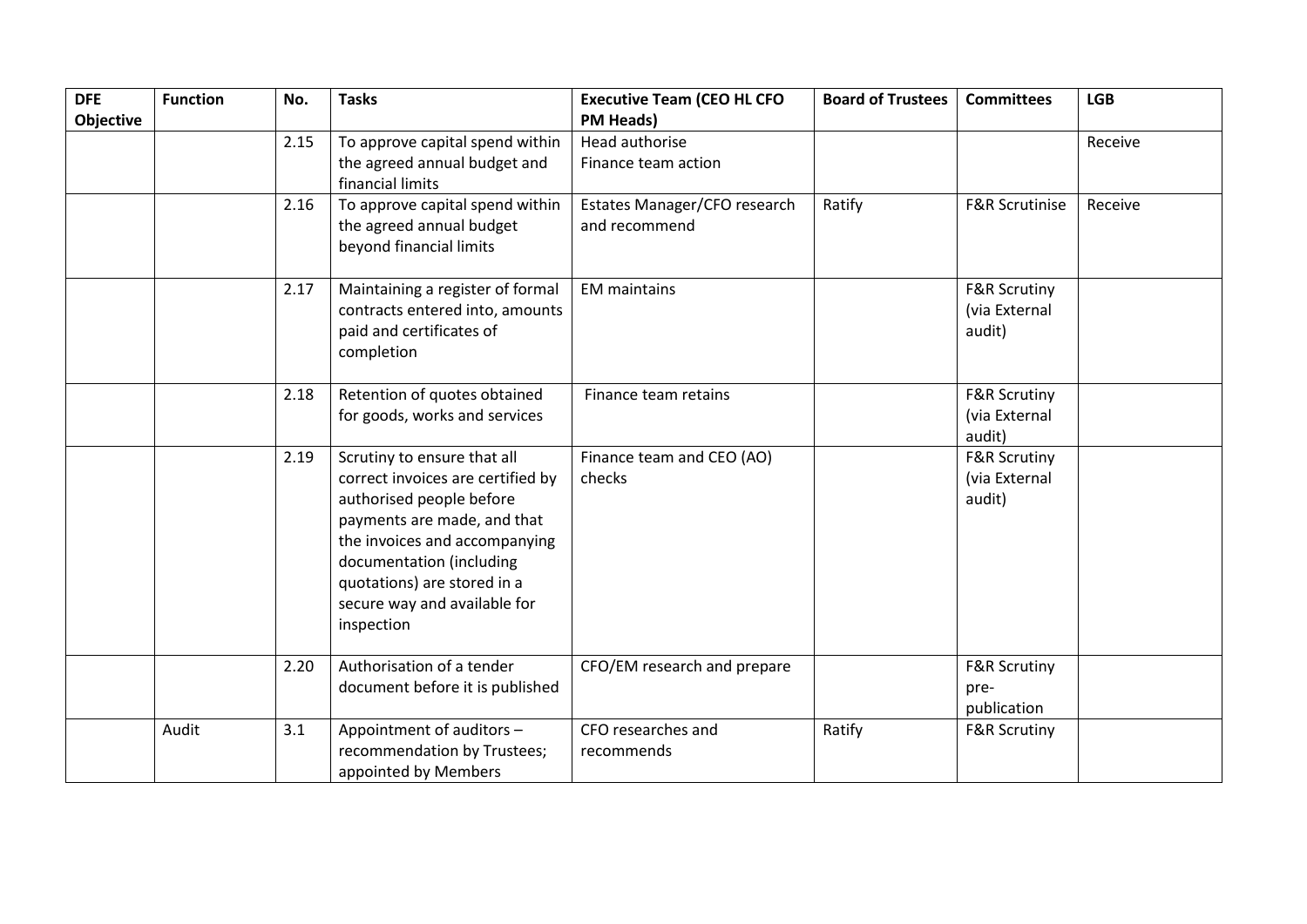| <b>DFE</b><br><b>Objective</b>                         | <b>Function</b> | No.  | <b>Tasks</b>                                                                                                                           | <b>Executive Team (CEO HL CFO</b><br><b>PM Heads)</b>                       | <b>Board of Trustees</b>                           | <b>Committees</b>                                  | <b>LGB</b>                                   |
|--------------------------------------------------------|-----------------|------|----------------------------------------------------------------------------------------------------------------------------------------|-----------------------------------------------------------------------------|----------------------------------------------------|----------------------------------------------------|----------------------------------------------|
|                                                        |                 | 3.2  | Compliance with keeping of<br>accounting records for audit                                                                             | Finance team maintains                                                      |                                                    | <b>F&amp;R Scrutiny</b><br>(via External<br>audit) |                                              |
|                                                        |                 | 3.3  | Implementing<br>recommendations arising from<br>an auditor's inspection                                                                | CFO/CEO implements                                                          |                                                    | <b>F&amp;R Scrutiny</b><br>(via External<br>audit) |                                              |
| <b>Staff</b><br>employm<br>ent and<br>teachers'<br>pay | Staffing        | 4.1  | Headteacher appointment<br>(selection panel)                                                                                           | CEO                                                                         | Trustee (involve<br>Diocese for<br>Church schools) |                                                    | Chair                                        |
|                                                        |                 | 4.2  | Head of School/ Deputy/Lead<br>Person Appointment (selection<br>panel)                                                                 | CEO                                                                         |                                                    |                                                    | Nominated<br>governor                        |
|                                                        |                 | 4.3  | Appoint other school teachers                                                                                                          | Head                                                                        |                                                    |                                                    | Nominated<br>governor                        |
|                                                        |                 | 4.4  | Appoint school non-teaching<br>staff                                                                                                   | Head                                                                        |                                                    |                                                    | Nominated<br>governor                        |
|                                                        |                 | 4.5  | CEO appointment                                                                                                                        |                                                                             | Board                                              |                                                    |                                              |
|                                                        |                 | 4.6  | Central Trust staff appointment                                                                                                        | CEO                                                                         | Trustee                                            |                                                    |                                              |
|                                                        |                 | 4.7  | Pay policy                                                                                                                             | CEO/CFO research, prepare and<br>recommend                                  | Ratify                                             | <b>F&amp;R Scrutiny</b>                            |                                              |
|                                                        |                 | 4.8  | Pay discretions (non-<br>performance related) for<br>school staff (excluding<br>Headteacher) within limits of<br>pay policy and budget | Head recommends<br>CEO checks for equity across<br>employees and authorises |                                                    | <b>F&amp;R Scrutiny</b>                            |                                              |
|                                                        |                 | 4.9  | <b>Establishing disciplinary</b><br>/capability procedures                                                                             | CEO prepares and recommends                                                 | Ratify                                             |                                                    |                                              |
|                                                        |                 | 4.10 | <b>Disciplinary Panel</b>                                                                                                              | Head convenes                                                               |                                                    |                                                    | Nominated<br>governors as<br>panel with Head |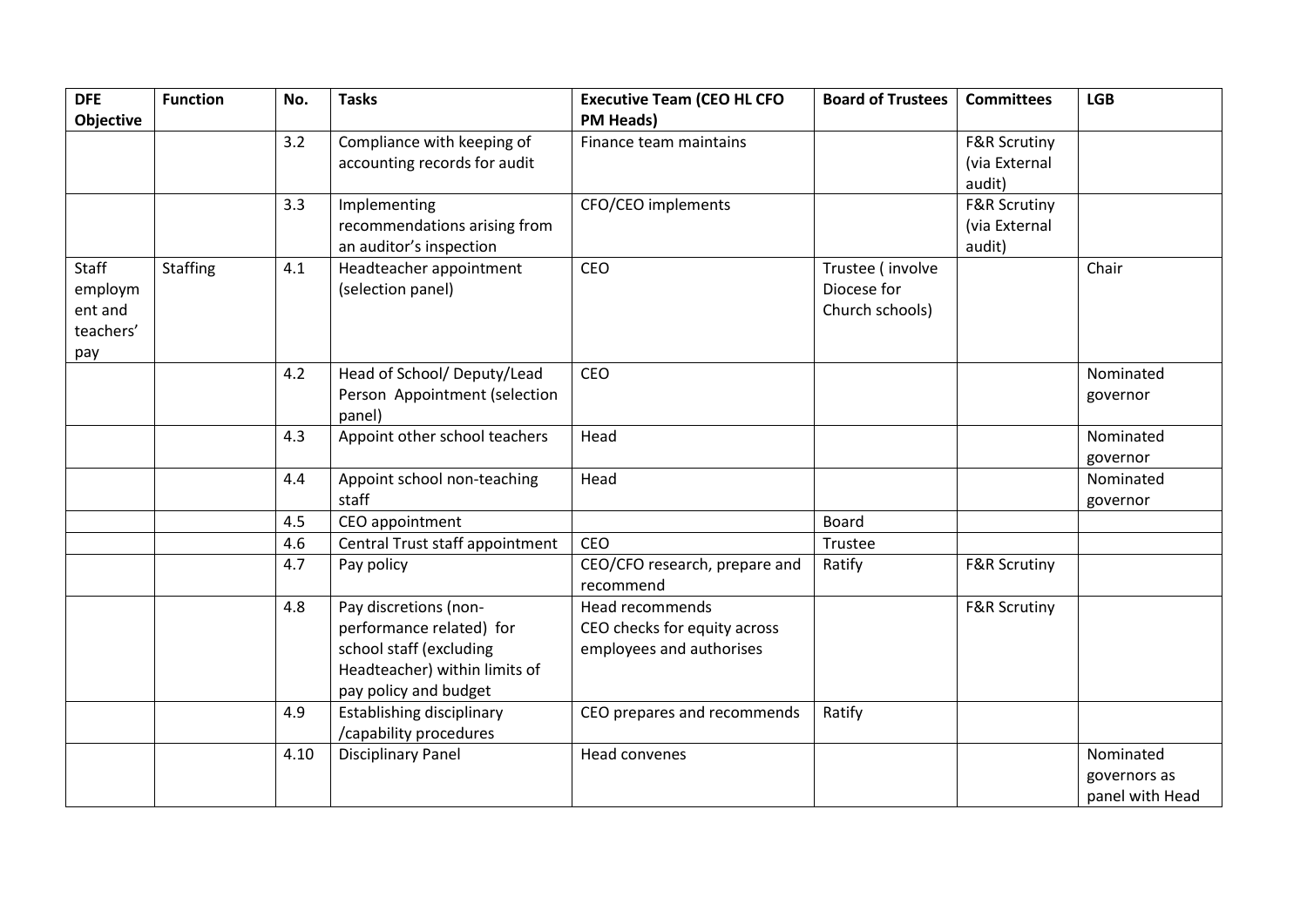| <b>DFE</b> | <b>Function</b> | No.  | <b>Tasks</b>                                                               | <b>Executive Team (CEO HL CFO</b>                    | <b>Board of Trustees</b>                      | <b>Committees</b>      | <b>LGB</b>                         |
|------------|-----------------|------|----------------------------------------------------------------------------|------------------------------------------------------|-----------------------------------------------|------------------------|------------------------------------|
| Objective  |                 |      |                                                                            | <b>PM Heads)</b>                                     |                                               |                        |                                    |
|            |                 | 4.11 | <b>Disciplinary Appeals</b>                                                | CEO convenes                                         |                                               | Hub governors<br>panel |                                    |
|            |                 | 4.12 | <b>Dismissal of Headteacher</b>                                            | <b>CEO</b>                                           | <b>Trustees</b>                               |                        | Chair                              |
|            |                 | 4.13 | Dismissal other staff                                                      | Head                                                 |                                               |                        | Nominated<br>governors as<br>panel |
|            |                 | 4.14 | Dismissal of Central Trust staff                                           | <b>CEO</b>                                           | Trustees                                      |                        |                                    |
|            |                 | 4.17 | Suspend Headteacher                                                        | CEO decision (HR advice taken)                       | <b>Chair of Trustees</b><br>informed          |                        | Chair informed                     |
|            |                 | 4.15 | Suspend other staff                                                        | Head decision (HR advice taken)                      |                                               |                        | Chair informed                     |
|            |                 | 4.16 | <b>Suspend Trust Central staff</b>                                         | CEO decision (HR advice taken)                       | <b>Chair of Trustees</b><br>informed          |                        |                                    |
|            |                 | 4.17 | Suspend CEO                                                                |                                                      | <b>Chair of Trustees</b><br>(HR advice taken) |                        |                                    |
|            |                 | 4.18 | <b>Ending suspension</b><br>(Headteacher)                                  | CEO decision (HR advice taken)                       | <b>Chair of Trustees</b><br>informed          |                        | Chair informed                     |
|            |                 | 4.19 | Ending suspension other staff                                              | Head decision (HR advice taken)                      |                                               |                        | Chair informed                     |
|            |                 | 4.20 | Ending suspension of central<br><b>Trust staff</b>                         | CEO decision (HR advice taken)                       | <b>Chair of Trustees</b><br>informed          |                        |                                    |
|            |                 | 4.21 | Ending suspension of CEO                                                   |                                                      | <b>Chair of Trustees</b><br>(HR advice taken) |                        |                                    |
|            |                 | 4.22 | Determining staff complement<br>within agreed budget                       | Head (consultation with CEO<br>prior to recruitment) |                                               |                        | Consulted                          |
|            |                 | 4.23 | Determine dismissal<br>payments/early retirement                           | Head requests<br>CEO / CFO recommend                 |                                               | <b>F&amp;R Ratify</b>  |                                    |
|            |                 | 4.24 | Reviewing school Headteacher<br>performance appraisal and<br>salary review | <b>CEO</b> reviews                                   | Nominated<br>Trustee reviews                  |                        | Chair reviews                      |
|            |                 | 4.25 | <b>Headteacher Appeals</b>                                                 |                                                      | Trustee panel<br>reviews                      |                        |                                    |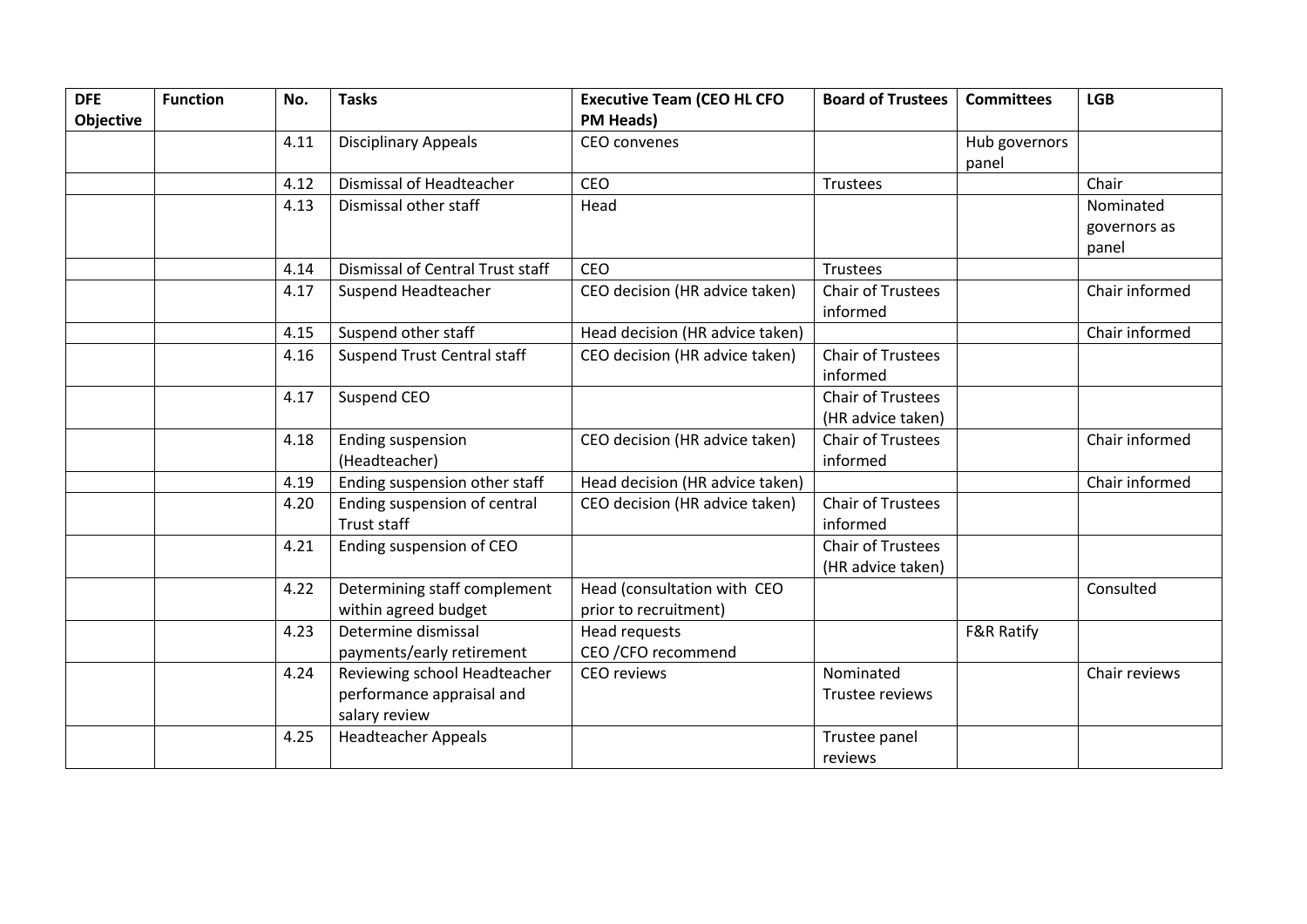| <b>DFE</b>       | <b>Function</b> | No.  | <b>Tasks</b>                       | <b>Executive Team (CEO HL CFO</b> | <b>Board of Trustees</b> | <b>Committees</b>    | <b>LGB</b> |
|------------------|-----------------|------|------------------------------------|-----------------------------------|--------------------------|----------------------|------------|
| <b>Objective</b> |                 |      |                                    | <b>PM Heads)</b>                  |                          |                      |            |
|                  |                 | 4.26 | Teaching staff performance         | Head reviews and recommends       |                          | <b>Trustees Pay</b>  |            |
|                  |                 |      | appraisal and salary review        | salary progression to CEO         |                          | <b>Review Panel</b>  |            |
|                  |                 |      |                                    |                                   |                          | comprising           |            |
|                  |                 |      |                                    |                                   |                          | Hub                  |            |
|                  |                 |      |                                    |                                   |                          | Governors and        |            |
|                  |                 |      |                                    |                                   |                          | CEO                  |            |
|                  |                 | 4.27 | <b>Teacher Appeals</b>             | CEO attends to represent first    |                          | <b>Trustees Pay</b>  |            |
|                  |                 |      |                                    | panel decision                    |                          | <b>Appeals Panel</b> |            |
|                  |                 |      |                                    |                                   |                          | comprising           |            |
|                  |                 |      |                                    |                                   |                          | Hub                  |            |
|                  |                 |      |                                    |                                   |                          | Governors &          |            |
|                  |                 |      |                                    |                                   |                          | nominated            |            |
|                  |                 |      |                                    |                                   |                          | Trustee              |            |
|                  |                 | 4.28 | Support staff appraisal and        | Head reviews and recommends       |                          | <b>Trustees Pay</b>  |            |
|                  |                 |      | salary review                      | salary progression to CEO         |                          | <b>Review Panel</b>  |            |
|                  |                 |      |                                    |                                   |                          | comprising           |            |
|                  |                 |      |                                    |                                   |                          | Hub                  |            |
|                  |                 |      |                                    |                                   |                          | Governors and        |            |
|                  |                 |      |                                    |                                   |                          | CEO                  |            |
|                  |                 | 4.29 | <b>Support staff Appeals</b>       | CEO attends to represent first    |                          | <b>Trustees Pay</b>  |            |
|                  |                 |      |                                    | panel decision                    |                          | Appeals Panel        |            |
|                  |                 |      |                                    |                                   |                          | comprising           |            |
|                  |                 |      |                                    |                                   |                          | Hub                  |            |
|                  |                 |      |                                    |                                   |                          | Governors &          |            |
|                  |                 |      |                                    |                                   |                          | nominated            |            |
|                  |                 |      |                                    |                                   |                          | Trustee              |            |
|                  |                 | 4.30 | Central Trust staff performance    | CEO recommends                    | Trustee panel            |                      |            |
|                  |                 |      | appraisal and salary review        |                                   | review and               |                      |            |
|                  |                 |      |                                    |                                   | ratification             |                      |            |
|                  |                 | 4.31 | <b>Central Trust Staff Appeals</b> |                                   | Trustee panel            |                      |            |
|                  |                 |      |                                    |                                   | review                   |                      |            |
|                  |                 | 4.32 | Devise a central Complaints        | CEO research recommend and        | Ratify                   |                      |            |
|                  |                 |      | policy                             | implement                         |                          |                      |            |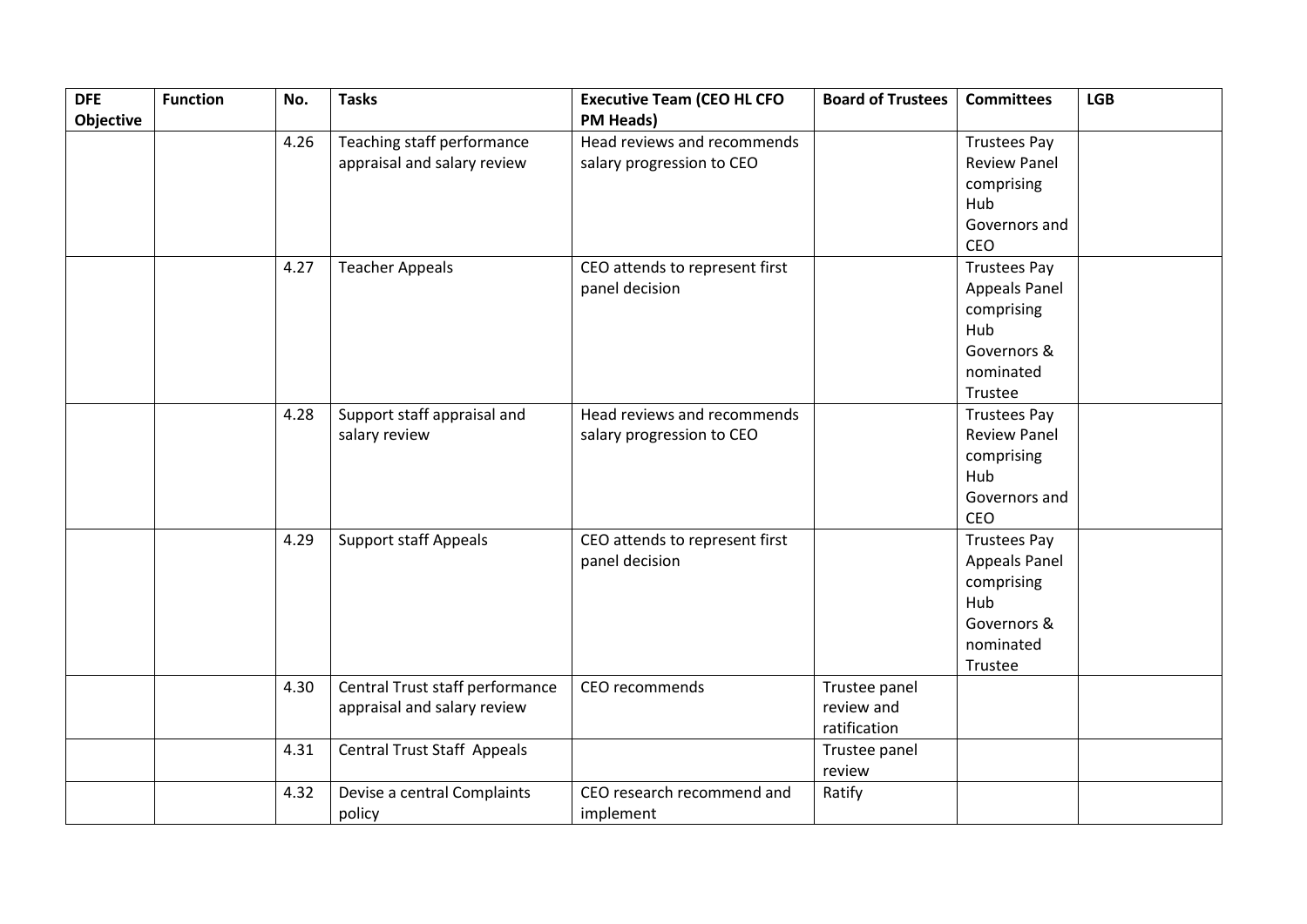| <b>DFE</b>       | <b>Function</b> | No.  | <b>Tasks</b>                     | <b>Executive Team (CEO HL CFO</b> | <b>Board of Trustees</b> | <b>Committees</b> | <b>LGB</b>        |
|------------------|-----------------|------|----------------------------------|-----------------------------------|--------------------------|-------------------|-------------------|
| <b>Objective</b> |                 |      |                                  | <b>PM Heads)</b>                  |                          |                   |                   |
|                  |                 | 4.33 | <b>Hear Complaints</b>           | Heads Stage 2                     |                          |                   | Panel Stage 3 LGB |
|                  |                 |      |                                  |                                   |                          |                   | with independent  |
|                  |                 |      |                                  |                                   |                          |                   | person            |
|                  |                 | 4.34 | <b>Hear Complaints Appeals</b>   |                                   | Panel with               |                   |                   |
|                  |                 |      |                                  |                                   | independent              |                   |                   |
|                  |                 |      |                                  |                                   | person                   |                   |                   |
|                  | Curriculum      | 5.1  | Develop a curriculum policy      | Head recommends and               |                          |                   | Ratify            |
|                  |                 |      |                                  | implements                        |                          |                   |                   |
|                  |                 | 5.2  | Develop RE Curriculum Policy -   | Head recommends and               |                          | C-SAW             | Ratifiy           |
|                  |                 |      | in particular for church schools | implements                        |                          | committee         |                   |
|                  |                 |      | in relation to their protocols   |                                   |                          | advice and        |                   |
|                  |                 |      |                                  |                                   |                          | scrutiny          |                   |
|                  |                 | 5.3  | Responsibility for ensuring      | Head implements                   |                          | C-SAW             | Checks            |
|                  |                 |      | <b>Collective Worship</b>        |                                   |                          | committee         |                   |
|                  |                 |      |                                  |                                   |                          | scrutiny          |                   |
|                  |                 | 5.4  | Responsibility for ensuring the  |                                   |                          | C-SAW             | Checks            |
|                  |                 |      | distinctive nature/vision/values |                                   |                          | committee         |                   |
|                  |                 |      | are embedded throughout the      |                                   |                          | scrutiny          |                   |
|                  |                 |      | church schools                   |                                   |                          |                   |                   |
|                  |                 | 5.5  | Monitoring of standards of       | Head triangulated by Hub          |                          |                   | Scrutiny          |
|                  |                 |      | Teaching                         | Leader/CEO                        |                          |                   |                   |
|                  |                 |      |                                  |                                   |                          |                   |                   |
|                  |                 | 5.6  | Monitoring of educational        | Head/Hub Leader/ CEO -            |                          | <b>Standards</b>  | Scrutiny for      |
|                  |                 |      | outcomes                         | monitors and plans intervention   |                          | Committee         | school            |
|                  |                 |      |                                  | at school/trust level             |                          | scrutiny for      |                   |
|                  |                 |      |                                  |                                   |                          | trust, common     |                   |
|                  |                 |      |                                  |                                   |                          | aspects;          |                   |
|                  |                 |      |                                  |                                   |                          | schools at risk   |                   |
|                  |                 | 5.7  | Responsibility and               | Head ensures planning for         |                          | <b>Standards</b>  | Nominated         |
|                  |                 |      | accountability for individual    | individual needs; monitors;       |                          | Committee         | Governor Check    |
|                  |                 |      | child's education (ECHP;         | supported by SENCO Network        |                          | scrutinise        |                   |
|                  |                 |      | Behaviour plan etc)              | meeting and triangulated by       |                          |                   |                   |
|                  |                 |      |                                  | CEO/HL                            |                          |                   |                   |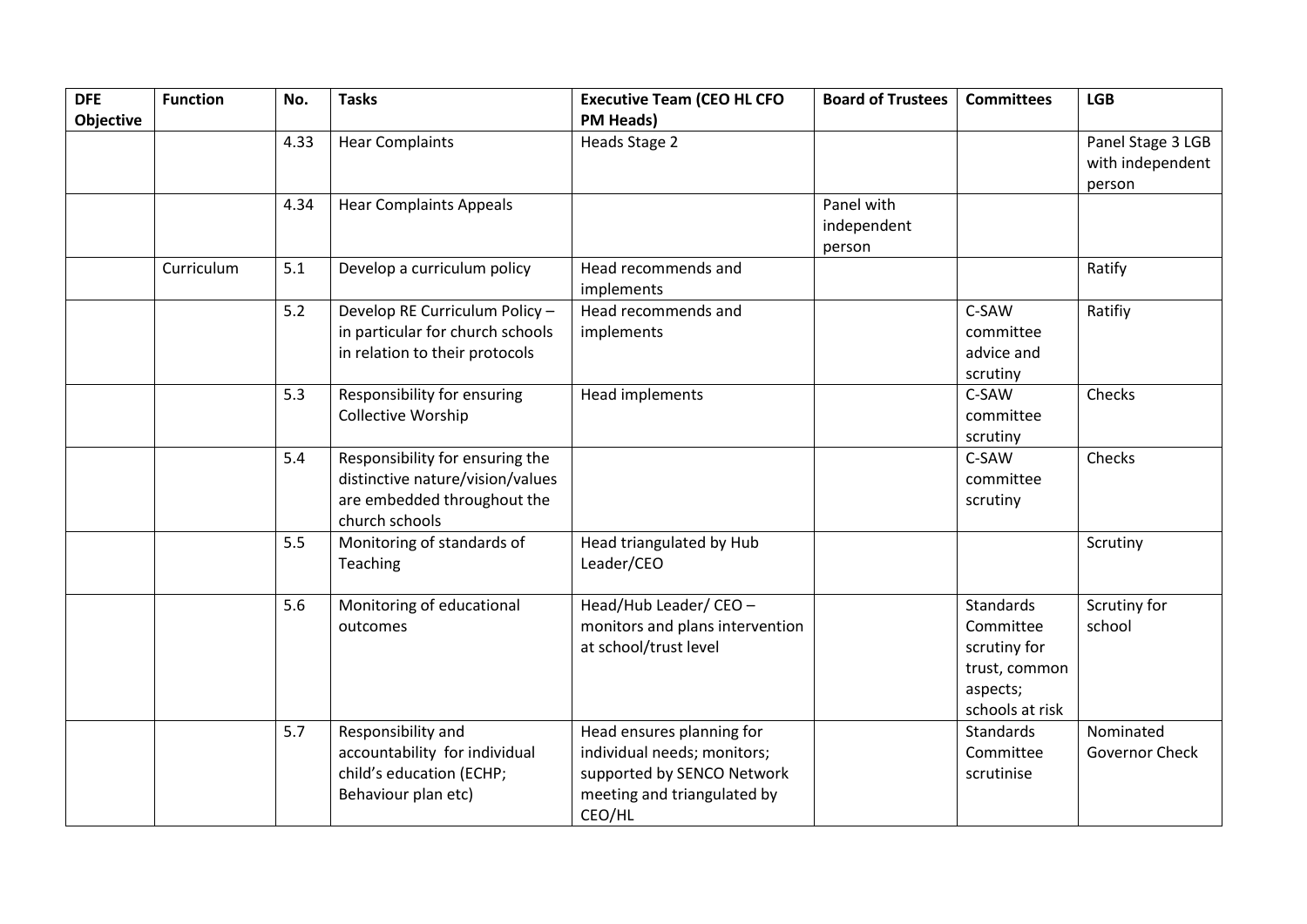| <b>DFE</b><br>Objective | <b>Function</b>             | No. | <b>Tasks</b>                                                                                                   | <b>Executive Team (CEO HL CFO</b><br><b>PM Heads)</b> | <b>Board of Trustees</b> | <b>Committees</b>                       | <b>LGB</b>               |
|-------------------------|-----------------------------|-----|----------------------------------------------------------------------------------------------------------------|-------------------------------------------------------|--------------------------|-----------------------------------------|--------------------------|
|                         |                             | 5.8 | Provision of Relationship, Sex<br>and Health education - to<br>establish and keep up to date<br>written policy | Head recommends and<br>implements                     |                          |                                         | Ratify                   |
|                         |                             | 5.8 | To establish a charging and<br>remissions policy for activities                                                | CFO recommends and<br>implements                      |                          | Ratify                                  |                          |
|                         | Assessment<br>and reporting | 6.1 | Ensuring statutory duties<br>fulfilled in respect of<br>assessment and reporting<br>procedures                 | Head implements                                       |                          |                                         | Check                    |
|                         |                             | 6.2 | To develop a core assessment<br>and reporting policy                                                           | CEO recommends                                        |                          | <b>Standards</b><br>Committee<br>Ratify |                          |
|                         |                             | 6.3 | To propose school appendices<br>to assessment and reporting<br>policy                                          | Head recommends                                       |                          | <b>Standards</b><br>Committee<br>Ratify | Approve and<br>Recommend |
|                         | School<br>Improvement       | 7.1 | To develop the Trust<br>improvement plan                                                                       | CEO prepare and recommend                             | Ratify                   |                                         |                          |
|                         |                             | 7.2 | To develop a school<br>improvement plan in line with<br>the Trust improvement plan                             | Heads prepare, recommend and<br>implement             |                          | <b>Standards</b><br>Committee<br>Ratify | Approve and<br>recommend |
|                         |                             | 7.3 | To review the impact of school<br>improvement plan against KPI s                                               | Head prepares<br>HL/CEO reviews with Head             |                          |                                         | Scrutiny                 |
|                         |                             | 7.4 | To review the impact of Trust<br>improvement plan against KPIs                                                 | CEO prepares with HLs                                 | Scrutiny                 |                                         |                          |
|                         | <b>Target Setting</b>       | 8.1 | Target setting for pupil<br>achievement & attainment                                                           | Heads propose<br>CEO/HL agree                         |                          | Standards<br>Committee<br>Ratify        | Check                    |
|                         | Behaviour &<br>Attendance   | 9.1 | To establish a behaviour policy                                                                                | Head prepares, recommends<br>and implements           |                          |                                         | Ratify                   |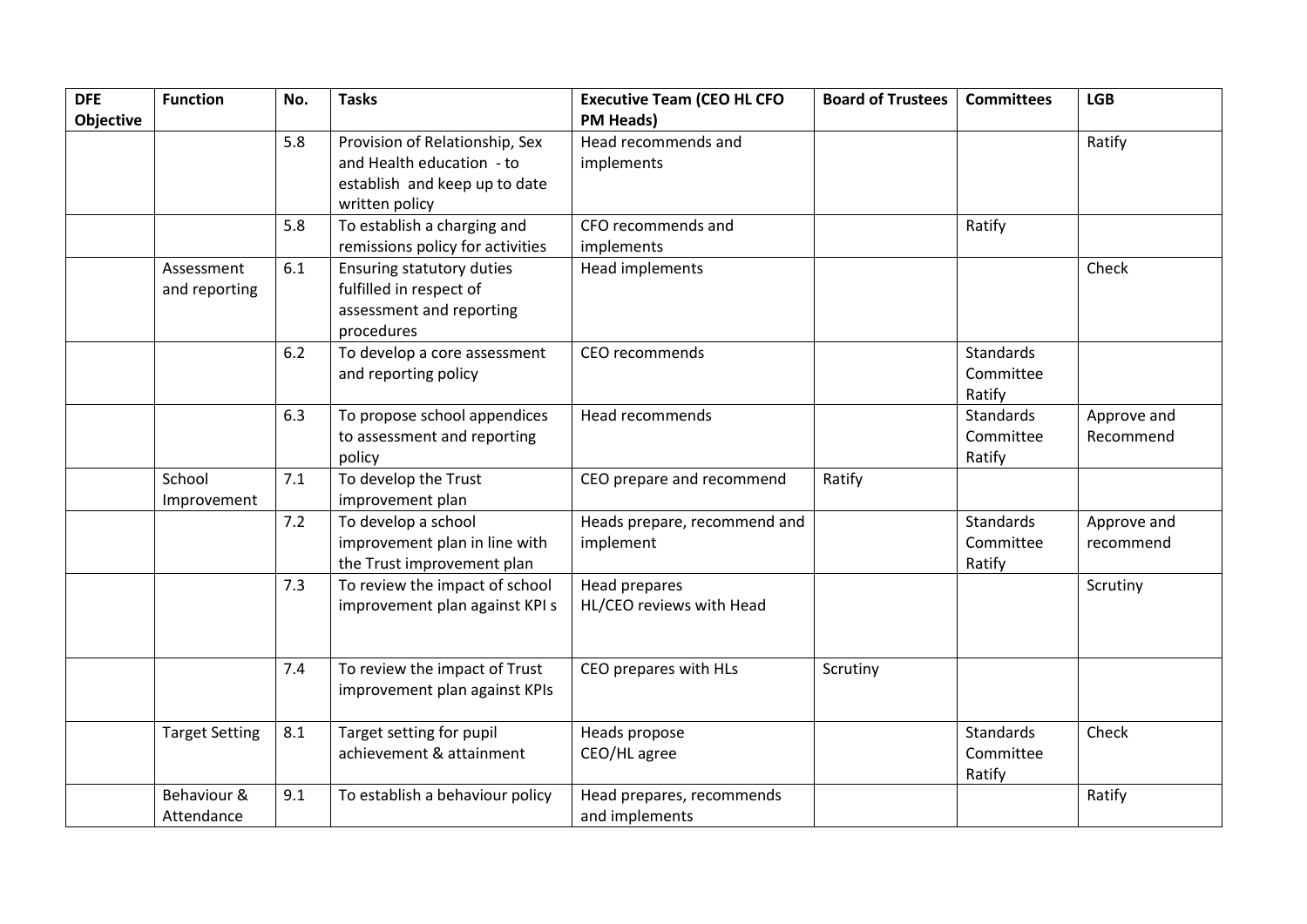| <b>DFE</b>       | <b>Function</b> | No.  | <b>Tasks</b>                           | <b>Executive Team (CEO HL CFO</b>        | <b>Board of Trustees</b> | <b>Committees</b>              | <b>LGB</b>                  |
|------------------|-----------------|------|----------------------------------------|------------------------------------------|--------------------------|--------------------------------|-----------------------------|
| <b>Objective</b> |                 |      |                                        | <b>PM Heads)</b>                         |                          |                                |                             |
|                  |                 | 9.2  | To establish an Exclusions Policy      | CEO prepares, recommends                 |                          | Standards<br>Committee         |                             |
|                  |                 |      |                                        | Heads implement                          |                          |                                |                             |
|                  |                 |      |                                        |                                          |                          | Ratify                         |                             |
|                  |                 | 9.3  | To review the use of exclusion         |                                          |                          |                                | <b>Review Panel</b>         |
|                  |                 |      | and to decide whether or not to        |                                          |                          |                                |                             |
|                  |                 |      | confirm all permanent                  |                                          |                          |                                |                             |
|                  |                 |      | exclusions and fixed term              |                                          |                          |                                |                             |
|                  |                 |      | exclusions where the pupil is          |                                          |                          |                                |                             |
|                  |                 |      | either excluded for more than          |                                          |                          |                                |                             |
|                  |                 |      | 15 days in total in a term or          |                                          |                          |                                |                             |
|                  |                 |      | would lose the opportunity to          |                                          |                          |                                |                             |
|                  |                 |      | sit a public examination. (can be      |                                          |                          |                                |                             |
|                  |                 |      | delegated to chair/vice chair in       |                                          |                          |                                |                             |
|                  |                 |      | cases of urgency)                      |                                          |                          |                                |                             |
|                  |                 | 9.4  | To direct reinstatement of             |                                          |                          |                                | <b>Review Panel</b>         |
|                  |                 |      | excluded pupils (can be                |                                          |                          |                                |                             |
|                  |                 |      | delegated to chair/vice chair in       |                                          |                          |                                |                             |
|                  |                 |      | cases of urgency)                      |                                          |                          |                                |                             |
|                  |                 | 9.5  | Appeals re exclusions                  |                                          |                          | Local                          |                             |
|                  |                 |      |                                        |                                          |                          | Authority                      |                             |
|                  |                 |      |                                        |                                          |                          | independent                    |                             |
|                  |                 |      |                                        |                                          |                          | panel                          |                             |
|                  |                 | 9.6  | To establish a core attendance         | CEO                                      |                          | <b>Standards</b>               |                             |
|                  |                 |      | policy                                 |                                          |                          | Committee                      |                             |
|                  |                 | 9.7  |                                        |                                          |                          | Ratify<br>Standards            |                             |
|                  |                 |      | To monitor behaviour and<br>attendance | Head reviews data supported by<br>CEO/HL |                          | Committee                      | Scrutiny at school<br>level |
|                  |                 |      |                                        |                                          |                          |                                |                             |
|                  |                 |      |                                        |                                          |                          | Scrutiny at<br>Trust level and |                             |
|                  |                 |      |                                        |                                          |                          | schools at risk                |                             |
|                  | Admissions      | 10.1 | To propose a core admissions           | CEO prepares and recommends              | Ratify                   |                                |                             |
|                  |                 |      | policy                                 |                                          |                          |                                |                             |
|                  |                 |      |                                        |                                          |                          |                                |                             |
|                  |                 |      |                                        |                                          |                          |                                |                             |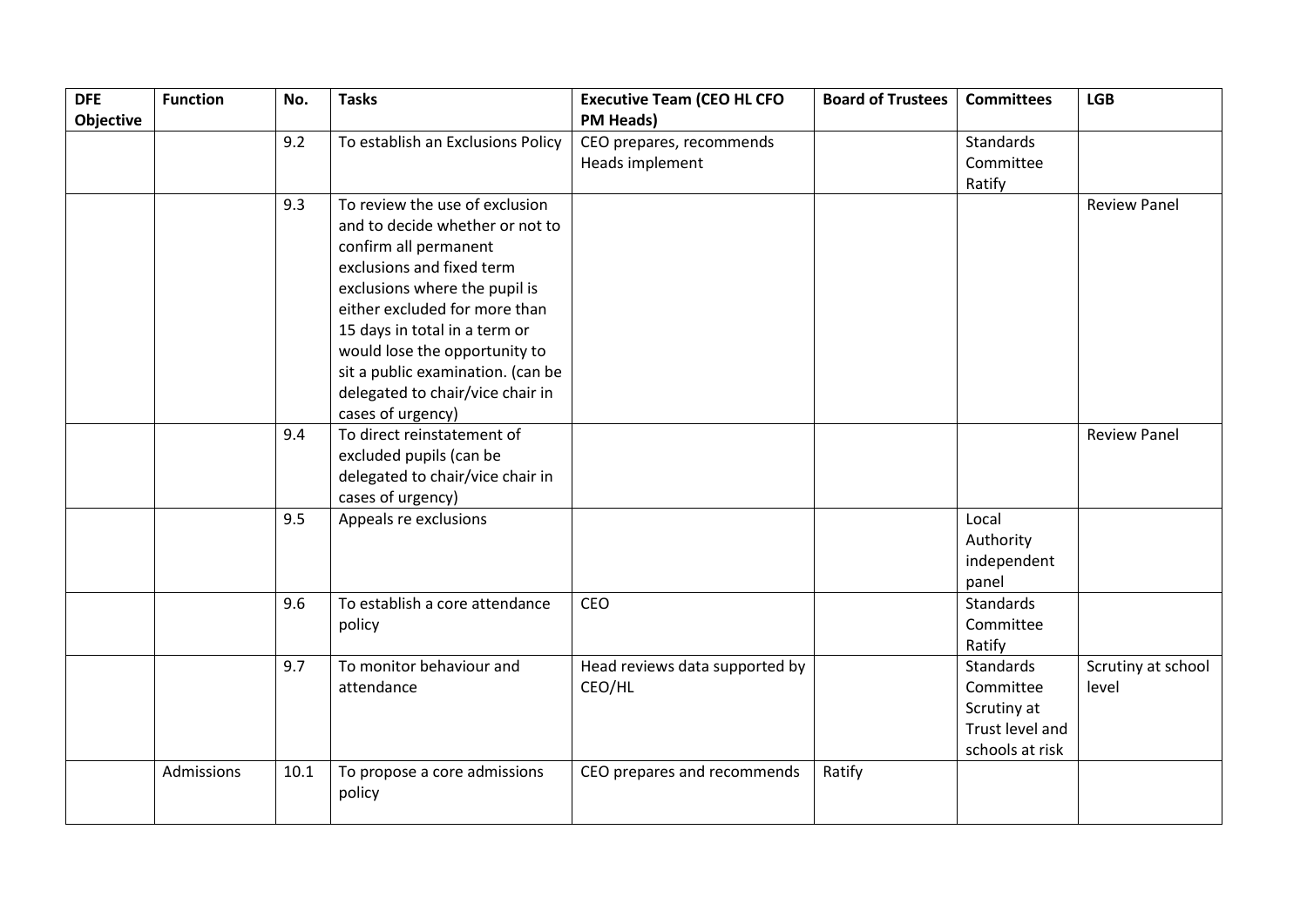| <b>DFE</b>       | <b>Function</b> | No.  | <b>Tasks</b>                                       | <b>Executive Team (CEO HL CFO</b> | <b>Board of Trustees</b> | <b>Committees</b>       | <b>LGB</b>     |
|------------------|-----------------|------|----------------------------------------------------|-----------------------------------|--------------------------|-------------------------|----------------|
| <b>Objective</b> |                 |      |                                                    | <b>PM Heads)</b>                  |                          |                         |                |
|                  |                 | 10.2 | Admissions: applications                           |                                   |                          | Decision                |                |
|                  |                 |      | decisions                                          |                                   |                          | Trustee sub             |                |
|                  |                 |      |                                                    |                                   |                          | committee               |                |
|                  |                 | 10.3 | Admissions: application appeals                    |                                   |                          | Independent             |                |
|                  |                 |      |                                                    |                                   |                          | panel-                  |                |
|                  |                 |      |                                                    |                                   |                          | Governor                |                |
|                  |                 |      |                                                    |                                   |                          | services                |                |
|                  |                 | 10.4 | To appeal against LA directions<br>to admit pupils | Head                              |                          |                         | Support        |
|                  | Premises and    | 11.1 | General, Building and Personal                     | CFO research recommend and        |                          | <b>F&amp;R Scrutiny</b> |                |
|                  | Insurance       |      | liability insurance                                | implement                         |                          | and Ratify              |                |
|                  |                 |      |                                                    |                                   |                          |                         |                |
|                  |                 | 11.2 | Developing Trust wide building                     | CEO EM recommend                  |                          | <b>F&amp;R Scrutiny</b> | Consulted on   |
|                  |                 |      | strategy                                           |                                   |                          | and Ratify              | work affecting |
|                  |                 |      |                                                    |                                   |                          |                         | their school   |
|                  |                 | 11.3 | Maintaining buildings, including                   | EM                                |                          | <b>F&amp;R Scrutiny</b> |                |
|                  |                 |      | developing properly funded                         |                                   |                          | and Ratify              |                |
|                  |                 |      | maintenance plan and                               |                                   |                          |                         |                |
|                  |                 |      | procurement as required                            |                                   |                          |                         |                |
|                  |                 |      |                                                    |                                   |                          |                         |                |
|                  |                 | 11.4 | Arranging security and                             | Heads                             |                          |                         | Check          |
|                  |                 |      | maintenance of buildings and                       |                                   |                          |                         |                |
|                  |                 |      | furniture on a day to day basis                    |                                   |                          |                         |                |
|                  |                 |      |                                                    |                                   |                          |                         |                |
|                  |                 | 11.5 | Maintaining an inventory of                        | Heads                             |                          |                         | Check          |
|                  |                 |      | moveable items of equipment                        |                                   |                          |                         |                |
|                  |                 |      | and checking the inventory                         |                                   |                          |                         |                |
|                  |                 |      | annually                                           |                                   |                          |                         |                |
|                  |                 | 11.6 | Maintaining a record of all                        | Heads                             |                          |                         | Check          |
|                  |                 |      | property borrowed by staff                         |                                   |                          |                         |                |
|                  |                 | 11.7 | Authorising the disposal of all                    | Heads requests                    |                          | <b>F&amp;R Scrutiny</b> |                |
|                  |                 |      | unusable and obsolete                              | CFO validates                     |                          | and Ratify              |                |
|                  |                 |      | equipment in excess of £5000                       |                                   |                          |                         |                |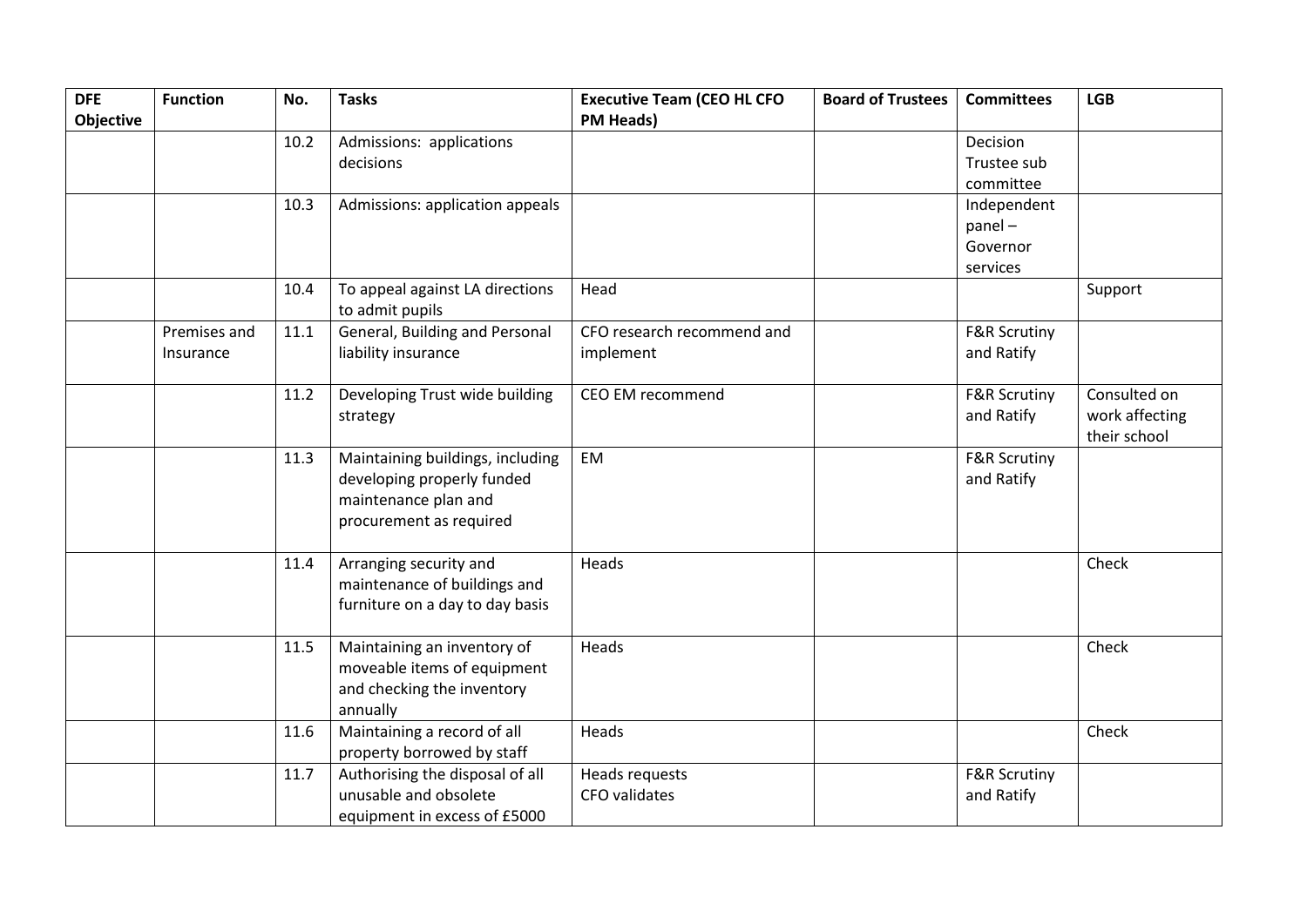| <b>DFE</b> | <b>Function</b> | No.  | <b>Tasks</b>                      | <b>Executive Team (CEO HL CFO</b> | <b>Board of Trustees</b> | <b>Committees</b>       | <b>LGB</b>      |
|------------|-----------------|------|-----------------------------------|-----------------------------------|--------------------------|-------------------------|-----------------|
| Objective  |                 |      |                                   | <b>PM Heads)</b>                  |                          |                         |                 |
|            | Health and      | 12.1 | Determine the Health and          | CEO with EM                       |                          | <b>F&amp;R Scrutiny</b> |                 |
|            | Safety          |      | safety policy                     |                                   |                          | and Ratify              |                 |
|            |                 | 12.2 | To ensure that Health and         | Heads implement                   | Ratify                   | <b>F&amp;R Scrutiny</b> | Nominated       |
|            |                 |      | Safety Regulations are followed   | EM supports and reviews           |                          | including H&S           | Governor checks |
|            |                 |      |                                   |                                   |                          | Walks by H&S            |                 |
|            |                 |      |                                   |                                   |                          | Trustee                 |                 |
|            |                 | 12.3 | Undertake, review and update      | Heads                             |                          |                         | Checks          |
|            |                 |      | Risk assessments                  | EM supports and reviews           |                          |                         |                 |
|            | School          | 13.1 | To set the times of school        | Head proposes any change          | Ratify                   |                         | Reviews,        |
|            | organisation    |      | sessions and the dates of school  |                                   |                          |                         | recommends,     |
|            |                 |      | terms and holidays and consult    |                                   |                          |                         | consult         |
|            |                 |      | on any proposed change            |                                   |                          |                         |                 |
|            |                 |      |                                   |                                   |                          |                         |                 |
|            |                 | 13.2 | To ensure that the school meets   | Head                              |                          |                         | Checks          |
|            |                 |      | for 380 sessions in a school year |                                   |                          |                         |                 |
|            |                 |      |                                   |                                   |                          |                         |                 |
|            | Information     | 14.1 | To ensure provision of free       | Head                              |                          |                         | Checks          |
|            | for Parents     |      | school meals to those pupils      |                                   |                          |                         |                 |
|            |                 |      | meeting the criteria              |                                   |                          |                         |                 |
|            |                 |      |                                   |                                   |                          |                         |                 |
|            | <b>LGB</b>      | 15.1 | To appoint the chair of the LGB   |                                   |                          |                         | Elect           |
|            | Procedures      |      |                                   |                                   |                          |                         |                 |
|            |                 | 15.2 | To hold a full LGB meeting at     |                                   |                          |                         | Implement       |
|            |                 |      | least 3 times in a school year or |                                   |                          |                         |                 |
|            |                 |      | a meeting of a temporary GB as    |                                   |                          |                         |                 |
|            |                 |      | often as may be required          |                                   |                          |                         |                 |
|            |                 | 15.3 | To appoint and remove             |                                   | Ratify                   |                         | Implement       |
|            |                 |      | members of the LGB                |                                   |                          |                         |                 |
|            |                 | 15.4 | To set up a register of           |                                   |                          |                         | Implement       |
|            |                 |      | Governors' businesses and         |                                   |                          |                         |                 |
|            |                 |      | interests to be held centrally    |                                   |                          |                         |                 |
|            |                 |      |                                   |                                   |                          |                         |                 |
|            |                 |      |                                   |                                   |                          |                         |                 |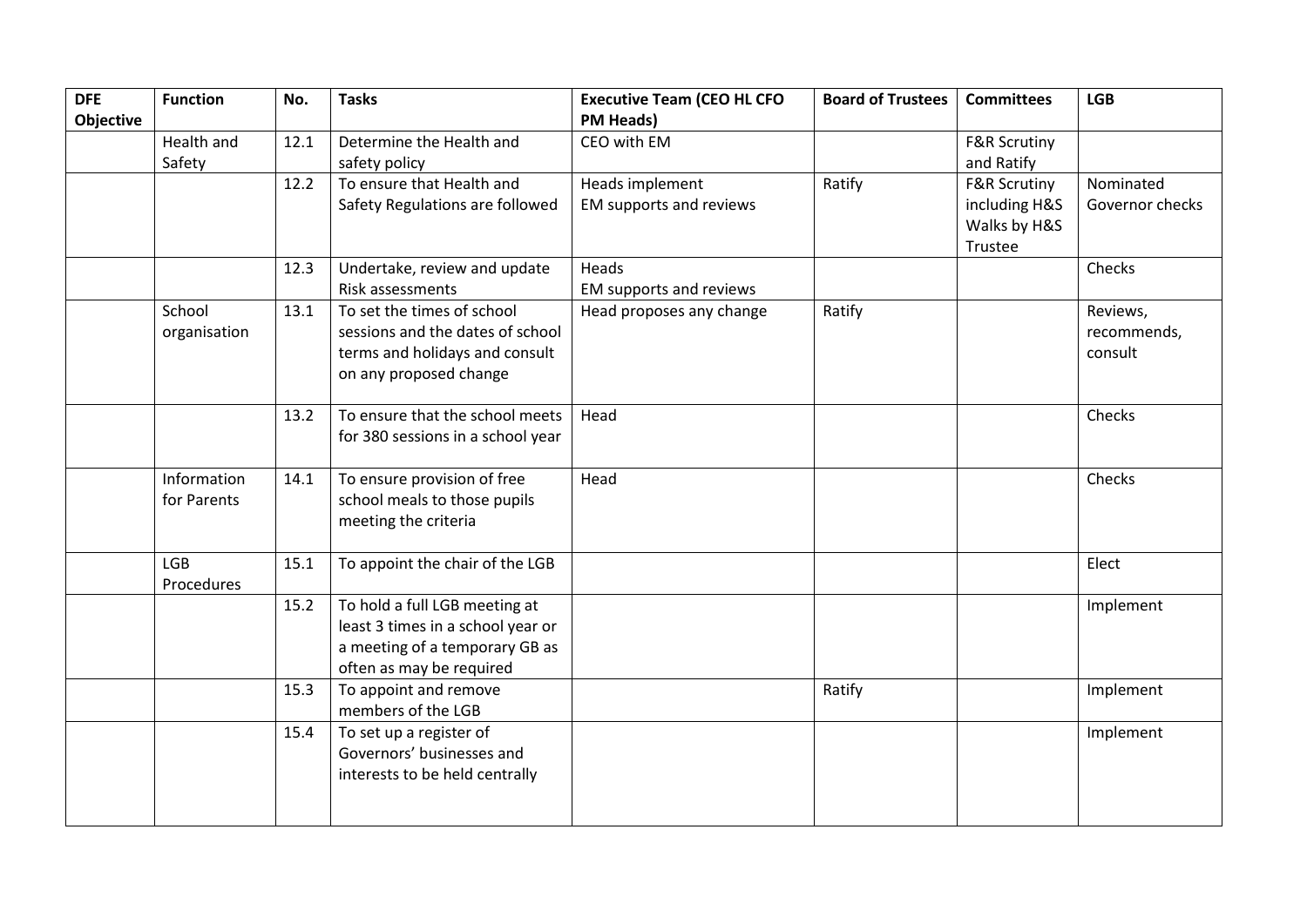| <b>DFE</b><br><b>Objective</b> | <b>Function</b>     | No.  | <b>Tasks</b>                                                                                              | <b>Executive Team (CEO HL CFO</b><br><b>PM Heads)</b>     | <b>Board of Trustees</b> | <b>Committees</b>                          | <b>LGB</b>                                        |
|--------------------------------|---------------------|------|-----------------------------------------------------------------------------------------------------------|-----------------------------------------------------------|--------------------------|--------------------------------------------|---------------------------------------------------|
|                                |                     | 15.5 | To approve the<br>trustees/Governors' expenses<br>policy                                                  | CFO recommends                                            |                          | F&R<br>Committee<br>Scrutiny and<br>Ratify |                                                   |
|                                |                     | 15.6 | To discharge duties in respect of<br>pupils with special needs by<br>appointing a responsible<br>Governor |                                                           |                          |                                            | Implement                                         |
|                                |                     | 15.7 | To consider whether or not to<br>exercise delegation of functions<br>to individuals                       |                                                           |                          |                                            | Implement                                         |
|                                | Extended<br>schools | 16.1 | To decide to offer additional<br>activities, what form these<br>should take and ensure delivery           | Head recommends and<br>implements                         |                          |                                            | Scrutiny and<br>Ratify                            |
|                                |                     | 16.4 | To cease providing extended<br>school provision                                                           | Head recommends and<br>implements                         |                          |                                            | Ratify                                            |
|                                | Safeguarding        | 17.1 | To determine a safeguarding<br>policy and its implementation                                              | CEO with safeguarding network<br>group<br>Head implements | Scrutiny and<br>Ratify   |                                            | Nominated<br>Safeguarding<br>Governor Check       |
|                                |                     | 17.2 | To be informed about serious<br>safeguarding issues                                                       | CEO                                                       | Safeguarding<br>Trustee  |                                            | Nominated<br>Safeguarding<br>Governor<br>receives |
|                                |                     | 17.5 | <b>Devise General Data Protection</b><br>Duty policy                                                      | CEO with Data Protection<br>Officer                       | Scrutinise and<br>Ratify |                                            |                                                   |
|                                |                     | 17.6 | <b>Implement General Data</b><br>Protection Duty policy                                                   | Head at school level<br>DPO at Trust level                | Scrutiny                 |                                            | Check                                             |
|                                |                     | 17.8 | To prohibit political<br>indoctrination and ensure<br>balanced treatment of political<br>issues           | Head                                                      |                          |                                            | Check                                             |